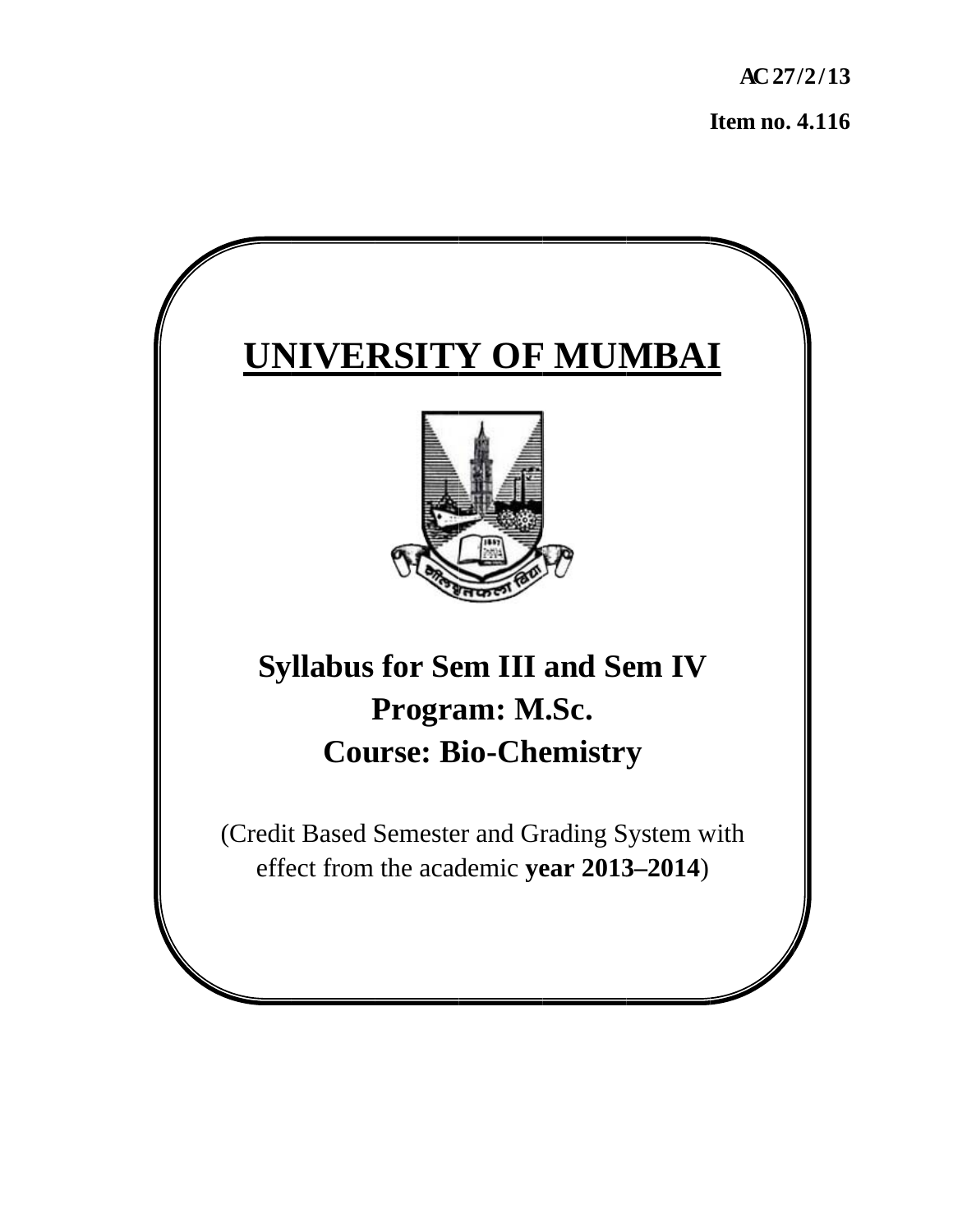# **Theory**

## **SEMESTER III**

| <b>Course Code</b> | <b>UNIT</b>  | <b>TOPIC HEADINGS</b>                                                                                     | <b>Credits</b>          | L / Week     |
|--------------------|--------------|-----------------------------------------------------------------------------------------------------------|-------------------------|--------------|
|                    | I            | Overview of classical Genetics, Nature<br>of genetic material                                             |                         | 1            |
|                    | $\mathbf{I}$ | Structure and characteristic of DNA &<br>RNA, Organization of DNA in genome,<br>Functions of gene         | 4                       | 1            |
| <b>PSBCH301</b>    | III          | Cell cycle and its regulation,<br>Replication of DNA                                                      |                         | $\mathbf{1}$ |
|                    | IV           | Transcription of DNA, Translation<br>(Protein Biosynthesis)                                               |                         | $\mathbf{1}$ |
|                    | I            | Introduction to Immune system, Cell<br>and organs of Immune system                                        | $\overline{\mathbf{4}}$ | 1            |
| <b>PSBCH302</b>    | $\mathbf{I}$ | Antigens and antibodies, organization,<br>MCA and expression of<br>immunoglobulin gene and its regulation |                         | 1            |
|                    | III          | Antigen antibodies interaction                                                                            |                         | $\mathbf{1}$ |
|                    | IV           | Molecules involved in Immunology,<br>MHC and complement system.                                           |                         | 1            |
|                    | I            | Carbohydrate metabolism and related<br>disorders                                                          |                         | $\mathbf{1}$ |
|                    | $\mathbf{I}$ | Lipid metabolism and related disorders                                                                    |                         | $\mathbf{1}$ |
| <b>PSBCH303</b>    | III          | Protein metabolism and related<br>disorders                                                               | $\overline{\mathbf{4}}$ | $\mathbf{1}$ |
|                    | IV           | Nucleotide metabolism and related<br>disorders                                                            |                         | $\mathbf{1}$ |
| PSBCH304           | I            | Macronutrients of Nutritional<br>significance                                                             |                         | $\mathbf{1}$ |
|                    | $\mathbf{I}$ | <b>Techniques in Nutrition</b>                                                                            | 4                       | $\mathbf{1}$ |
|                    | III          | Nutrigenomics                                                                                             |                         | 1            |
|                    | IV           | <b>Community Nutrition</b>                                                                                |                         | $\mathbf{1}$ |

| PSBCHP301 | Isolation of DNA and RNA            |  |
|-----------|-------------------------------------|--|
| PSBCHP302 | Immunology/Serology/Hematology      |  |
| PSBCHP303 | <b>Estimation of metabolites</b>    |  |
| PSBCHP304 | Clinical Biochemistry and Nutrition |  |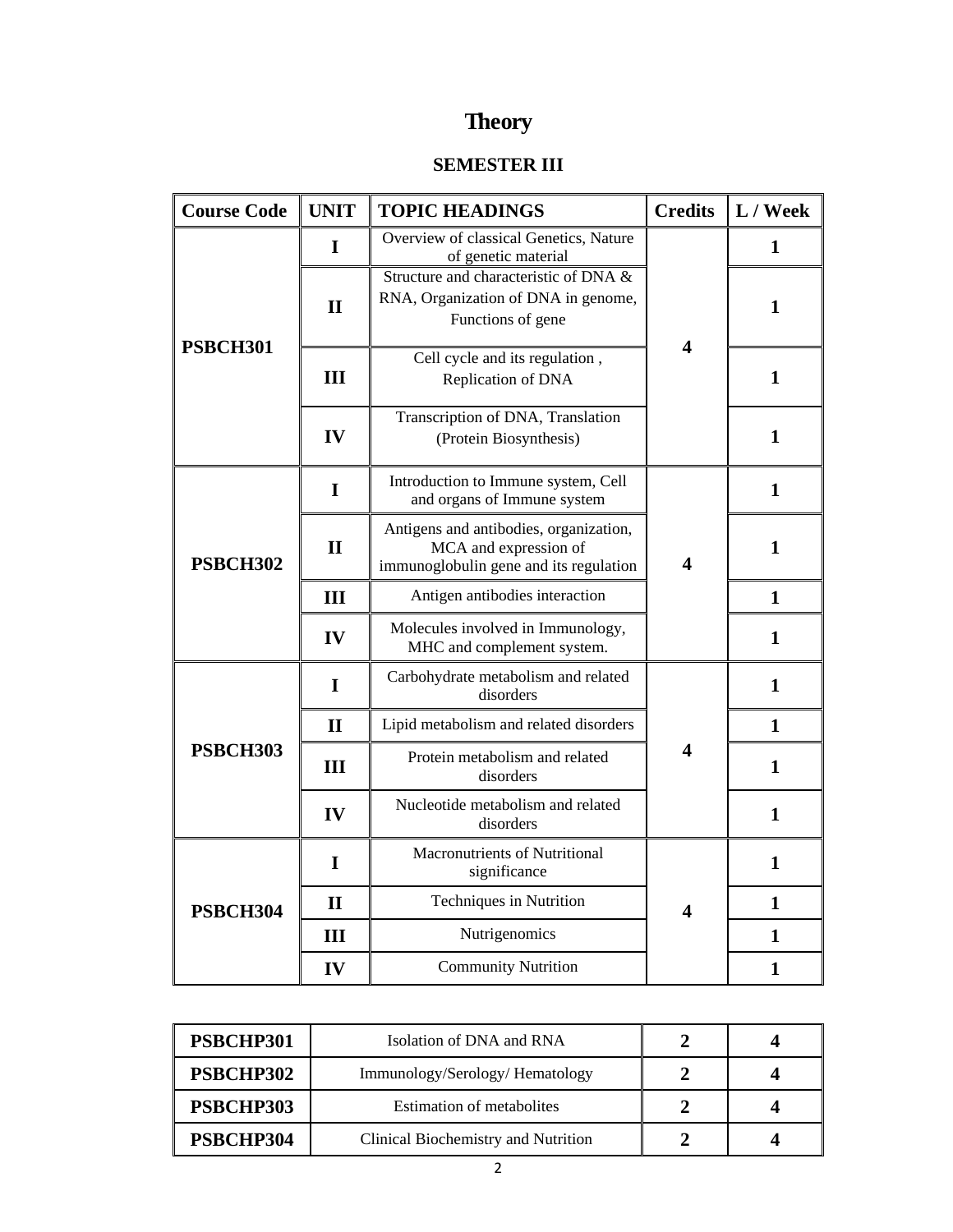| <b>Course Code</b> | <b>UNIT</b>  | <b>TOPIC HEADINGS</b>                                                                                      | <b>Credits</b>          | L / Week     |
|--------------------|--------------|------------------------------------------------------------------------------------------------------------|-------------------------|--------------|
| PSBCH401           | I            | Regulation of gene expression,<br>Medical genetics                                                         | $\overline{\mathbf{4}}$ | 1            |
|                    | $\mathbf{I}$ | Chromosomalabnormalities,<br>Mutations, DNA repair mechanism                                               |                         | $\mathbf{1}$ |
|                    | III          | Enzymes and techniques in Nucleic<br>acids                                                                 |                         | $\mathbf{1}$ |
|                    | IV           | Recombinant DNA technology                                                                                 |                         | $\mathbf{1}$ |
|                    | $\mathbf I$  | Cytokines and Immune response                                                                              |                         | $\mathbf{1}$ |
|                    | $\mathbf{I}$ | Immune responses in infectious<br>diseases and transplantation.                                            |                         | 1            |
| <b>PSBCH402</b>    | III          | Immunological tolerance,<br>Autoimmunity, Autoimmune diseases                                              | 4                       | $\mathbf{1}$ |
|                    | IV           | Tumour Immunology, Immuno<br>deficiencies                                                                  |                         | $\mathbf{1}$ |
|                    | $\mathbf I$  | Water and electrolyte balance<br>,Mineral metabolism                                                       |                         | $\mathbf{1}$ |
| <b>PSBCH403</b>    | $\mathbf{I}$ | Hemoglobinmetabolism<br>,Hemoglobinopathies, porphyrias,<br>Acid base balance                              | 4                       | 1            |
|                    | III          | Organ function test, Biochemical<br>assessment and changes in endocrine<br>disorders, pregnancy, lactation |                         | $\mathbf{1}$ |
|                    | IV           | Stem cell, Ageing, Cancer                                                                                  |                         | $\mathbf{1}$ |
| PSBCH404           | $\mathbf I$  | Composition of body fluids in health<br>and disease                                                        |                         | $\mathbf{1}$ |
|                    | $\mathbf{I}$ | Diet in health and disease                                                                                 | 4                       | $\mathbf{1}$ |
|                    | III          | Pharmacokinetics , Clinical research<br>and trials and ethical issues                                      |                         | $\mathbf{1}$ |
|                    | IV           | Mechanism of drug action , structure-<br>function, relationship, New drug<br>investigation and application |                         | $\mathbf{1}$ |

## **SEMESTER IV**

| PSBCHP401 | Research project                    |  |
|-----------|-------------------------------------|--|
| PSBCHP402 | Immunology/Serology/Hematology      |  |
| PSBCHP403 | <b>Estimation of metabolites</b>    |  |
| PSBCHP404 | Clinical Biochemistry and Nutrition |  |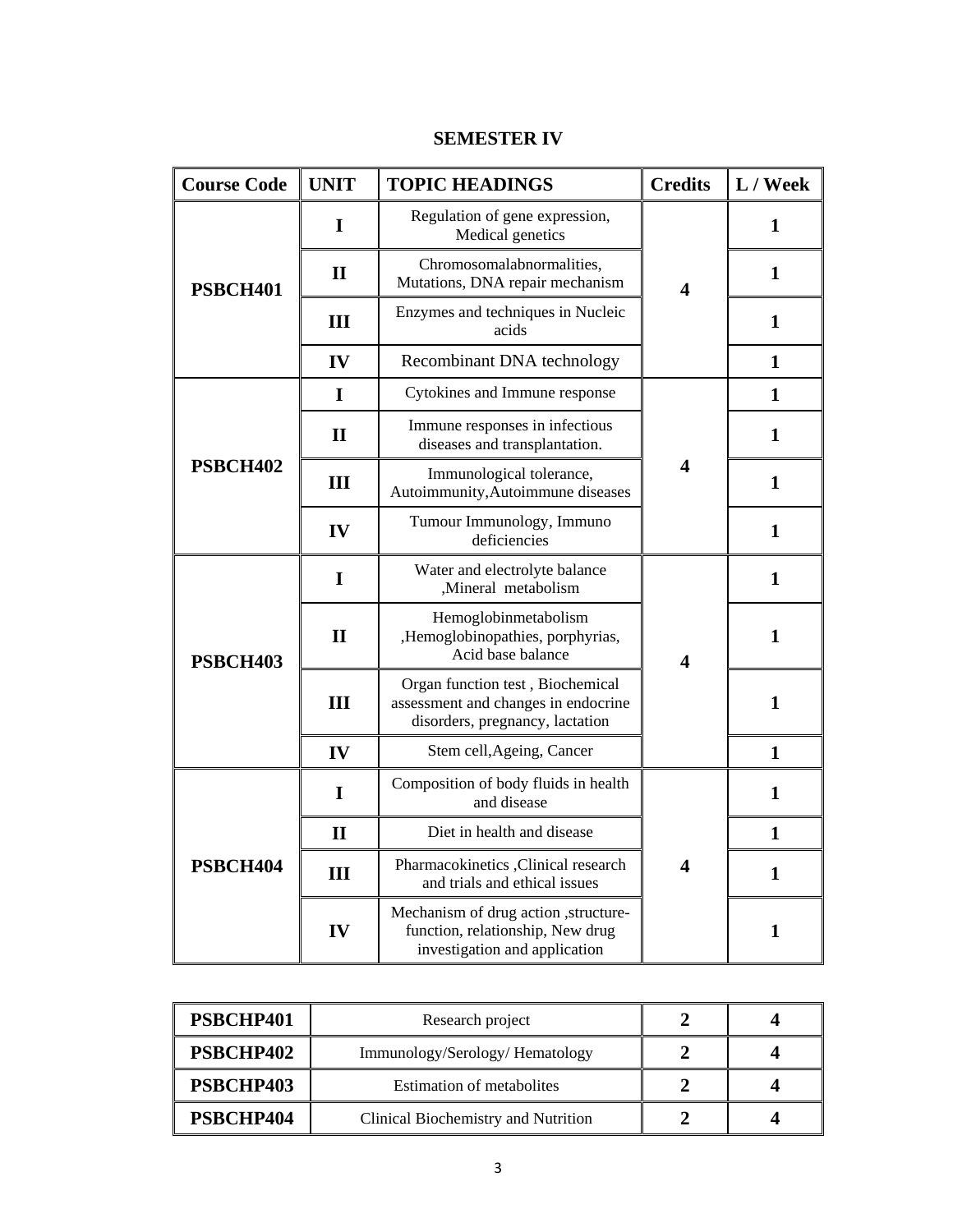| <b>Course Code</b>             | <b>Title</b>                                                                                                                                     | <b>Credits</b>            |    |
|--------------------------------|--------------------------------------------------------------------------------------------------------------------------------------------------|---------------------------|----|
| <b>PSBCH301</b>                | <b>Advanced genetics</b>                                                                                                                         | $\overline{\mathbf{4}}$   |    |
| Unit I:                        | <b>1.1Overview of classical genetics</b>                                                                                                         | <b>Number</b><br>Lectures | of |
|                                | 1.1.1 Mendelian genetics: Mendelian laws and basis of<br>inheritance, dominance,<br>recessivity, genotype, phenotype                             | 10                        |    |
|                                | 1.1.2 Problems based on Mendelian genetics                                                                                                       |                           |    |
|                                | 1.1.3 Chromosomal theory of heredity, sex-linked inheritance, multiple alleles, lethal<br>genes, geneticheterozygosity                           |                           |    |
|                                | 1.1.4 Gene linkage & crossing over, tetrad analysis                                                                                              |                           |    |
|                                | 1.1.5 Inheritance in plants and other organisms including man                                                                                    |                           |    |
| 1.2 Nature of genetic material |                                                                                                                                                  |                           |    |
|                                | 1.2.1 Discovery of gene, action spectrum, genetic transformation, fine structure<br>analysis of rII locus of T4 phage, overlapping genes         | 5                         |    |
|                                | 1.2.2 Meischer, Griffith, Hershey-Chase & Avery; RNA as genetic material                                                                         |                           |    |
| Unit II:                       | 2.1Structure and characteristic of DNA & RNA                                                                                                     |                           |    |
|                                | 2.1.1 Base composition of DNA, double helical structure, Chargaff's rule, A, B & Z<br>DNA, liner, circular and supercoiled DNA.                  | 6                         |    |
|                                | 2.1.2 Tm of DNA, its relation to GC content, unique and repetitive sequences of<br>DNA, Cot curves and its significance, C-value paradox         |                           |    |
| 2.1.3                          | Genome of prokaryotes, viruses, mitochondria, chloroplasts and eukaryotic<br>organisms; movable genes, transposons & retroposons, invert repeats |                           |    |
|                                | 2.1.4 Types of RNA, structure & functions, genetic code & their characteristics                                                                  | 5                         |    |
|                                | 2.20 rganization of DNA in genome                                                                                                                |                           |    |
|                                | 2.2.1 Histones, nucleosomes, structure of chromatin                                                                                              |                           |    |
|                                | 2.2.2 Eukaryotic chromosomes, lampbrush&polytene chromosomes                                                                                     | 4                         |    |
| 2.3 Functions of gene          |                                                                                                                                                  |                           |    |
|                                | 2.3.1 Genetic recombinations: Holliday &Messelson-Radding models; enzymes and                                                                    |                           |    |

## **Semester III Course Code PSBCH301**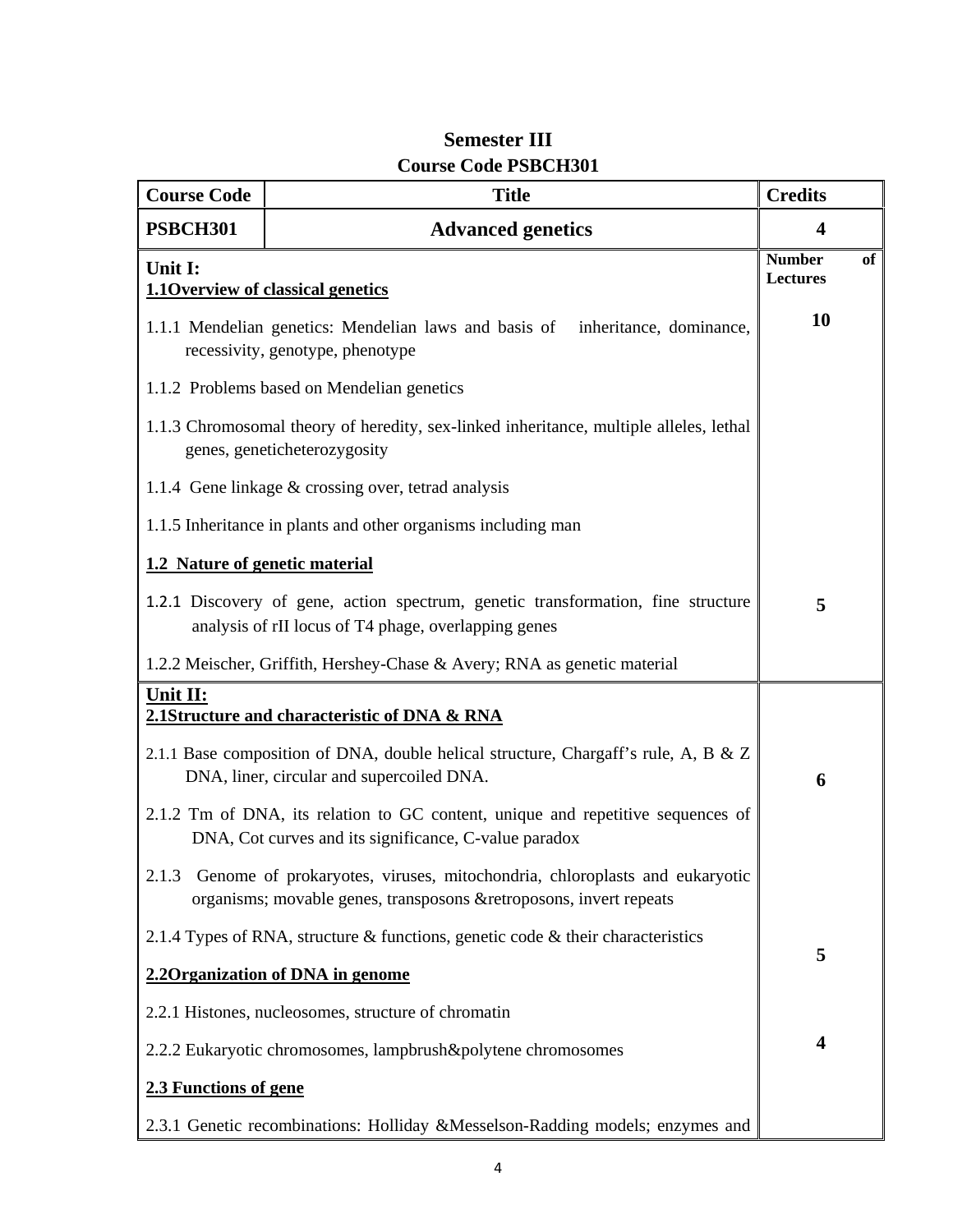| proteins involved in genetic recombination                                                                                                                                                                                         |   |
|------------------------------------------------------------------------------------------------------------------------------------------------------------------------------------------------------------------------------------|---|
| 2.3.2 Gene mapping by conjugation, transformation $&$ transduction                                                                                                                                                                 |   |
| Unit: III<br>3.1 Cell cycle and its regulation                                                                                                                                                                                     | 7 |
| 3.1.1 Mitosis and meiosis                                                                                                                                                                                                          |   |
| 3.1.2 Phases of cell cycle; state of DNA in different phases of cell cycle                                                                                                                                                         |   |
| <b>3.2 Replication of DNA</b>                                                                                                                                                                                                      | 8 |
| Modes of replication; Meselson and Stahl's experiment Semi-conservative<br>3.2.1<br>replication, Okazaki fragments, enzymes and proteins in DNA replication<br>prokaryotic & eukaryotic DNA polymerases; types and their functions |   |
| 3.2.2 Genomic and subcellular organelle replicons, viral and plasmids replicons,<br>replication origin, initiation and replication, multiple initiation sites,                                                                     |   |
| 3.2.3 Bidirectional replication, replication bubble and fidelity of replication                                                                                                                                                    |   |
| Unit: IV<br><b>4.1 Transcription of DNA</b>                                                                                                                                                                                        |   |
| 4.1.1DNA dependant RNA polymerases in prokaryotes and eukaryotes, in vitro assay,<br>properties of the enzymes, subunit structure                                                                                                  | 7 |
| $ 4.1.2$ Mechanism of transcription: template directed synthesis, sigma cycle, promoter<br>recognition. Properties of promoter in prokaryotes and eukaryotes                                                                       |   |
| 4.1.3Post-transcriptional processing; maturation of rRNA&tRNA, RNA splicing<br>mechanism, poly A tail and 5 capping, noncoding sequences                                                                                           |   |
| 4.2 Translation                                                                                                                                                                                                                    |   |
| 4.2.1 Mechanism of translation: activation, initiation (importance of Shine-Dalgarno)<br>sequence), elongation and termination: Rho-dependent and Rho-independent,<br>nonsense codons, role of RF1 and RF2 and GTP                 | 8 |
| 4.2.2 Post translational processing and modification, signal hypothesis, zymogen<br>activation.                                                                                                                                    |   |
| 4.2.3 Specific Inhibition of proteinbiosynthesis.                                                                                                                                                                                  |   |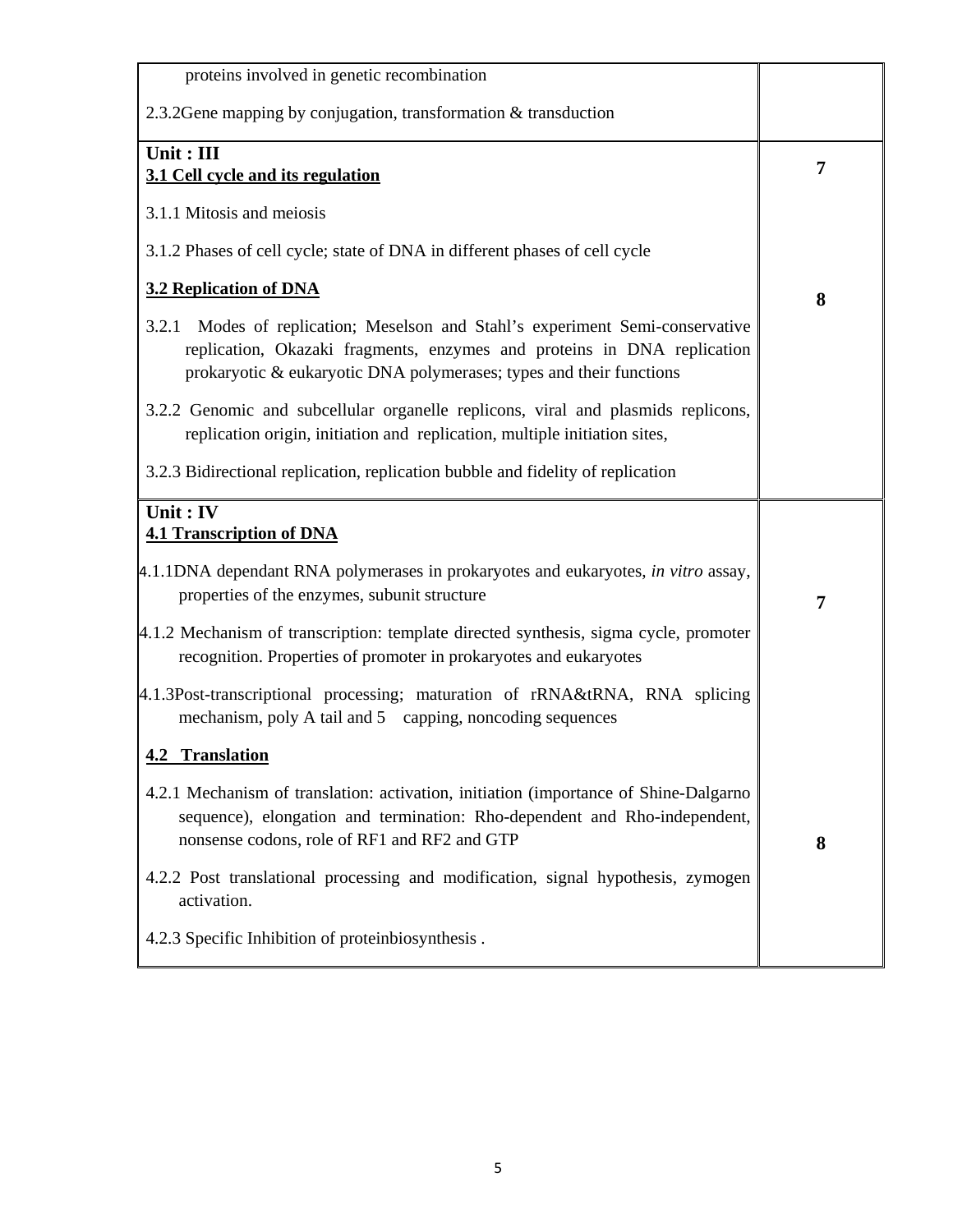| <b>Course Code PSBCH302</b> |  |
|-----------------------------|--|
|-----------------------------|--|

| <b>Course Code</b><br><b>Title</b>                                               |                                                                                                                                                                                                                                                                                | <b>Credits</b>        |
|----------------------------------------------------------------------------------|--------------------------------------------------------------------------------------------------------------------------------------------------------------------------------------------------------------------------------------------------------------------------------|-----------------------|
| <b>PSBCH302</b><br><b>Advanced Immunology</b>                                    |                                                                                                                                                                                                                                                                                | 4                     |
| Unit I:                                                                          | 1.0Introduction of Immune system-Adaptive and innate immunity                                                                                                                                                                                                                  | Number of<br>Lectures |
| 1.1.1                                                                            | 1.1 Cells and organs of Immune systems<br>Lymphoid cells, mononuclear, phagocytes, antigen presenting<br>cell,<br>polymorphs, mass cells and platelets.                                                                                                                        | $\mathbf{1}$          |
| 1.1.2                                                                            | Primary and secondary Lymphoid Organs, Lymphocyte Traffic.                                                                                                                                                                                                                     |                       |
| 1.1.3                                                                            | B cell maturation, activation and differentiation.                                                                                                                                                                                                                             | 12                    |
| 1.1.4                                                                            | T cell subset and their function. T cell receptor, structure, organization and<br>rearrangement of TCR genes. T cell receptor complex- TCR- CD3. T cell<br>accessory membrane molecule. Ternary TCR Peptide MCH Complex. T cell -<br>Maturation, Activation & Differentiation. |                       |
| 1.1.5                                                                            | Development of Immune System in short-Myeloid Cells, Memory B cells                                                                                                                                                                                                            | $\overline{2}$        |
| Unit II:<br>2.0Antigens, Antigenic determinants, antigenicity and immunogenicity |                                                                                                                                                                                                                                                                                |                       |
| 2.1Immunoglobulins -Basic structure ,classes,subclasses,function                 |                                                                                                                                                                                                                                                                                |                       |
| 2.2 Antibody receptors                                                           |                                                                                                                                                                                                                                                                                | $\overline{2}$        |
|                                                                                  | 2.3 Organization and expression of immunoglobulin genes<br>2.3.1 Theories of antibody formation, Immunoglobulin variability                                                                                                                                                    | 8                     |
|                                                                                  | 2.3.2 Genetic basis of antibody diversity                                                                                                                                                                                                                                      |                       |
|                                                                                  | 2.3.3 Regulation of Immunoglobulin production                                                                                                                                                                                                                                  |                       |
| 2.4 Monoclonal antibodies<br>2.4.1 Production and clinical uses                  |                                                                                                                                                                                                                                                                                | 4                     |
|                                                                                  | 2.4.2Engineered monoclonal antibodies, Chimeric and hybrid monoclonal antibodies<br>2.4.3 Monoclonal antibodies constructed from immunoglobulin gene library.                                                                                                                  |                       |
|                                                                                  | 1                                                                                                                                                                                                                                                                              |                       |
|                                                                                  | <b>2.5 Regulation of Immune response</b>                                                                                                                                                                                                                                       |                       |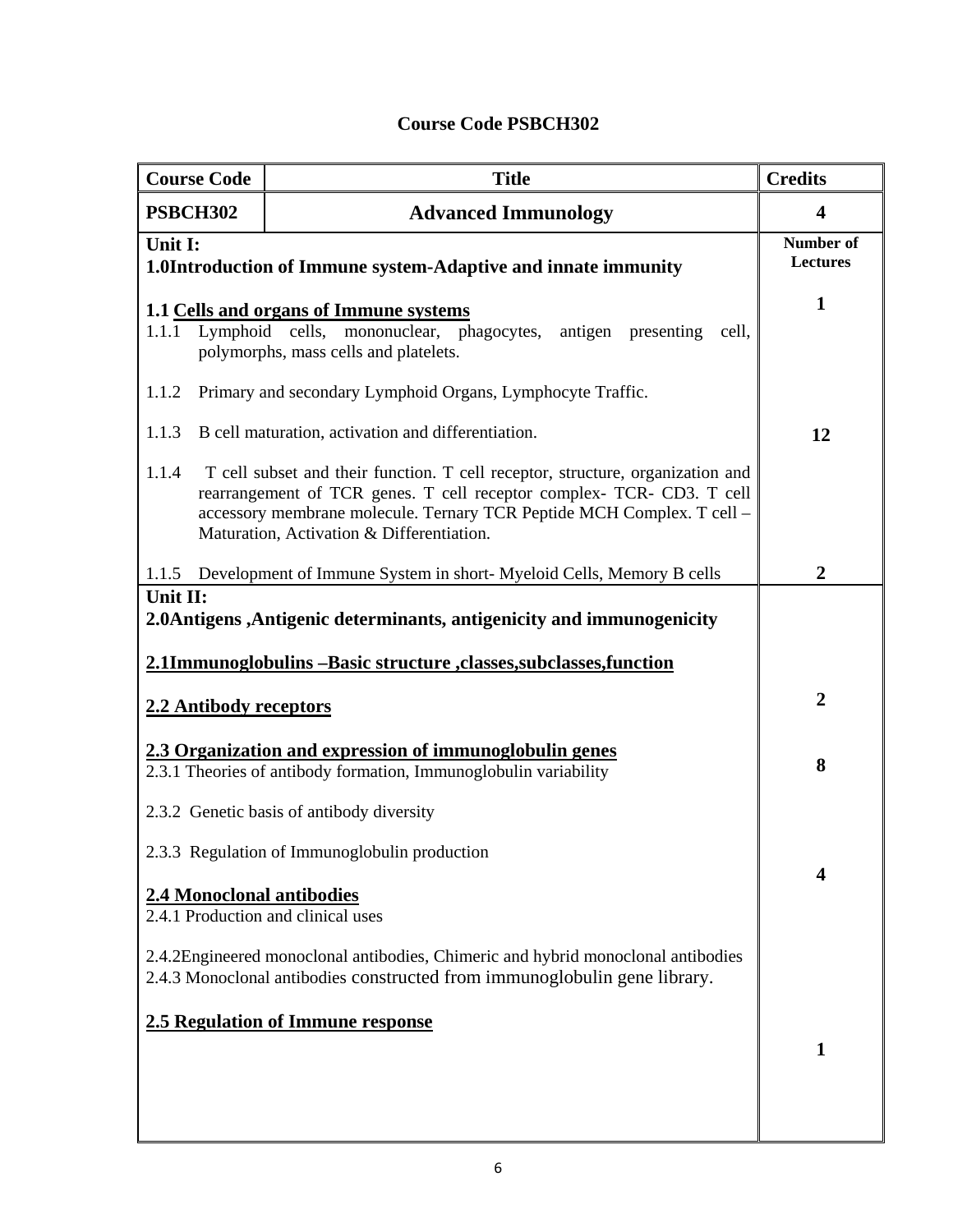| Unit: III<br><b>Antigen-Antibody Interaction (Ag-Ab Interaction)</b><br>3.0                                                                                                                                  | $\boldsymbol{2}$ |
|--------------------------------------------------------------------------------------------------------------------------------------------------------------------------------------------------------------|------------------|
| Strength of Ag-Ab Interaction, Antibody Affinity, Scatchard<br>3.1<br><b>Equation, Antibody Avidity, Cross Reactivity.</b><br>3.2Primary and Secondary Ag-Ab Interaction                                     |                  |
| 3.2.1 Principles and practical aspects and Application of Primary Ag-Ab Interaction-<br>Equilibrium Dialysis, RIA, ELISA, Immunofluoroscence, Biotin-AvidinAb<br>Technique, Western Blotting, Flow Cytometry | 10               |
| 3.2.2<br>Principle & practical Aspects and Application of Secondary Antigen<br>Antibody Interaction-Precipitation, Agglutination, Complement Fixation<br>Reactions                                           |                  |
| 3.3 Experimental Animal Models,<br>In Breed Strength, Adoptive Transfer Systems, SCID Mice and SCID Human<br>Mice.                                                                                           | $\boldsymbol{2}$ |
| 3.4 Cell Culture System<br>Primary Lymphoid Cell Culture, Clone Lymphoid Cell Line, Hybrid Lymphoid Cell<br>Line                                                                                             | 1                |
| Unit: IV<br>4.0 Molecules involved in Immunology                                                                                                                                                             | 6                |
| 4.1 Major Histocompatibility Complex (MHC)                                                                                                                                                                   |                  |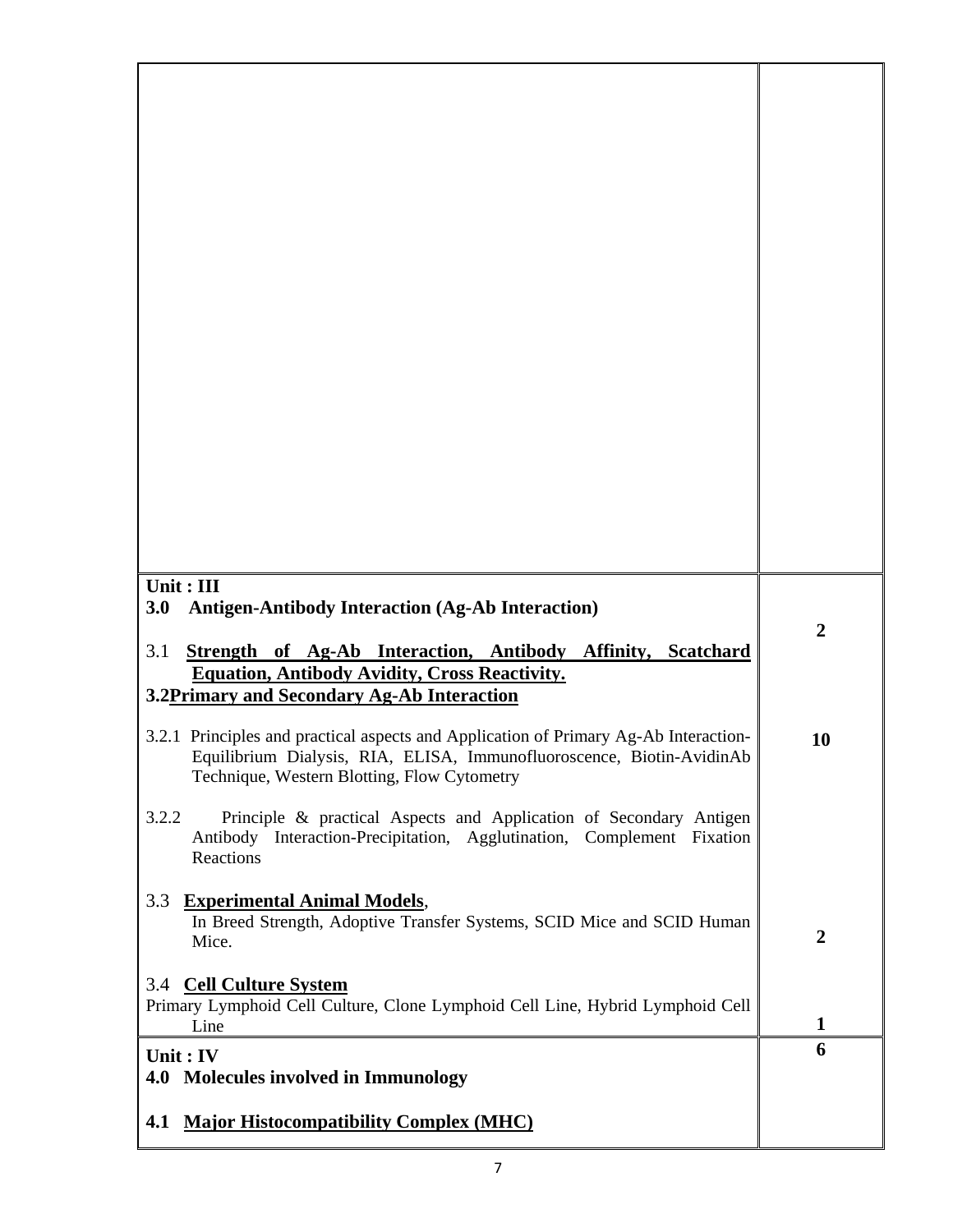| 4.1.1 General organization and inheritance of MHC.                                                                                                                                                         |   |
|------------------------------------------------------------------------------------------------------------------------------------------------------------------------------------------------------------|---|
| 4.1.2 Structure of Class I and Class II HLA Molecules and organization of Class I<br>and Class II HLA Genes. Cellular distribution of MHC Molecules.                                                       | 4 |
| 4.1.3 Regulation of MHC Expression- Determinant Selection Model, Holes in the<br>Repertoire Model.                                                                                                         |   |
| 4.1.4 MHC and susceptibility to disease                                                                                                                                                                    |   |
| 4.2 Antigen processing and presentation                                                                                                                                                                    |   |
| <b>4.3Self MHC Restriction of T Cell</b>                                                                                                                                                                   | 5 |
| 4.4 Role of Antigen presenting cells.                                                                                                                                                                      |   |
| 4.5 Pathways for Antigen Processing, Cytosolic and endocytic pathway,<br>clinical application                                                                                                              |   |
| <b>Complement System</b><br>4.6                                                                                                                                                                            |   |
| 4.6.1 Definition, components and function. Complement activation, Classical and<br>alternative pathways of membrane attack complex.                                                                        |   |
| 4.6.2 Complement receptor and biological consequences of Complement activation,<br>cell lysis, inflammatory response, opsonisation of antigen, viral neutralization,<br>Solubilisation of immune complexes |   |
| 4.6.3 Complement deficiency                                                                                                                                                                                |   |

| <b>Course Code</b>   | <b>Title</b>                                                                                                                                                                                                                  | <b>Credits</b>               |
|----------------------|-------------------------------------------------------------------------------------------------------------------------------------------------------------------------------------------------------------------------------|------------------------------|
| <b>PSBCH303</b>      | <b>Advanced Metabolism</b>                                                                                                                                                                                                    | 4                            |
| Unit I:              | 1.1 Carbohydrate Metabolism & related disorders:                                                                                                                                                                              | <b>Number of</b><br>Lectures |
| study of metabolisam | 1.1.1 Introduction to metabolism. Metabolic pathways, Experimental approaches to                                                                                                                                              |                              |
|                      | 1.1.2 Digestion & absorption of Carbohydrates: an overview, Glycogen Metabolism:<br>Synthesis, breakdown, regulation, Glycogen storage disorder                                                                               |                              |
|                      | 1.1.3. Gluconeogenesis :Cori cycle, Glucose-Alanine cycle, Regulation of<br>Gluconeogenesis, RapoportLuebering cycle $\&$ its significance. Shuttles-<br>Malate-Aspartate shuttle & Glycerol phosphate shuttle.               | 15                           |
|                      | 1.1.4 Uronic acid pathway (biosynthesis, degradation $\&$ its significance), Galactose<br>and fructose metabolism; lactose intolerance, essential fructosuria, fructose<br>intolerance, Sorbitol pathway, Glyoxylate pathway. |                              |
| regulation.          | 1.1.5 Regulation of Blood glucose level by liver, renal regulation & hormonal<br>mellitus<br>Diabetes<br>its<br>diagnosis<br>GTC,<br>and<br>$HbA1C$ , Sugarinterconversion and nucleotidesugar formation. Biosynthesis of     |                              |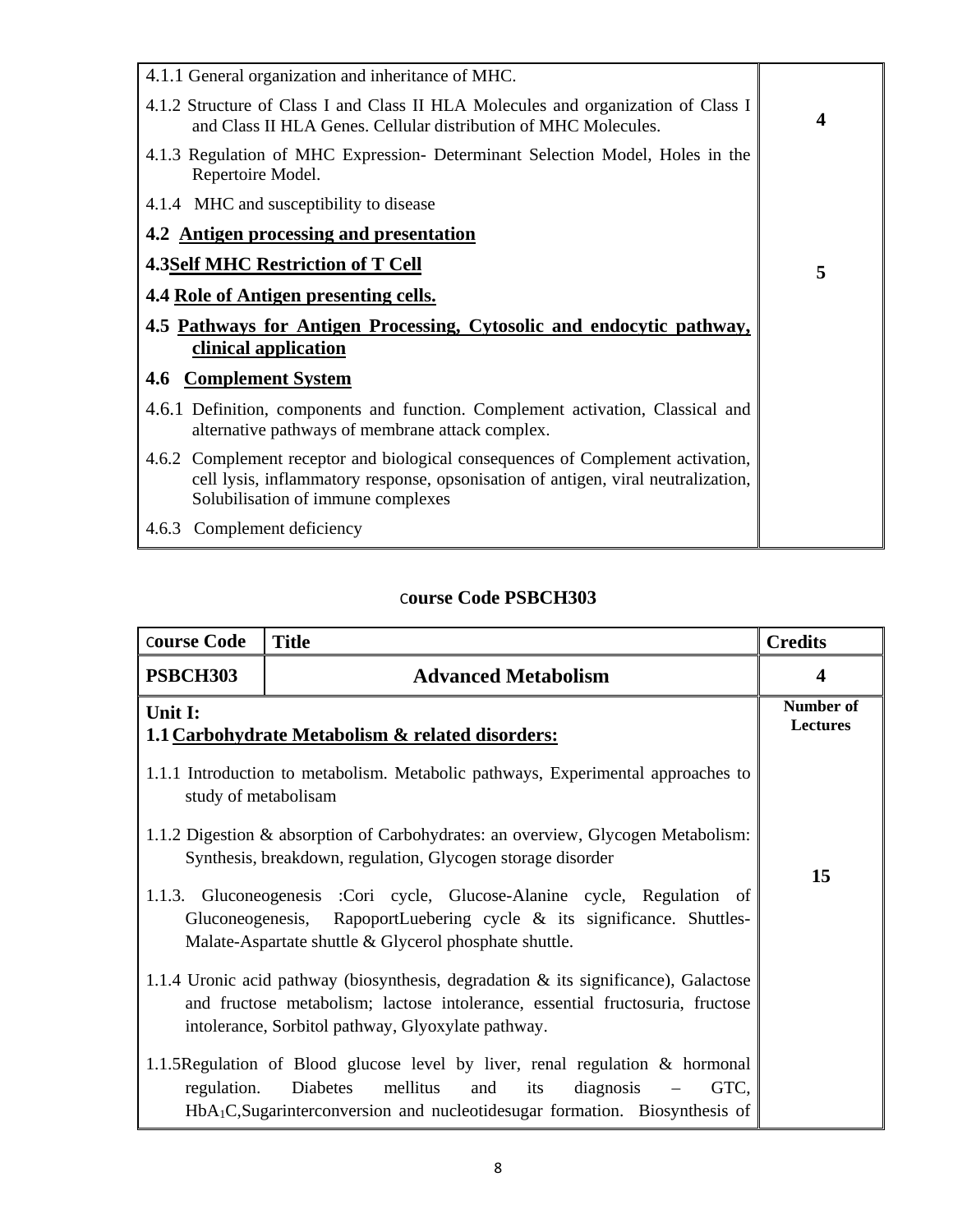| oligosaccharides and glycoproteins                                                                                                                                                                                                                                                                                                                                                                                          |    |
|-----------------------------------------------------------------------------------------------------------------------------------------------------------------------------------------------------------------------------------------------------------------------------------------------------------------------------------------------------------------------------------------------------------------------------|----|
| .1.1.6 Mucopolysaccharides ; Stucture, function and disorders.                                                                                                                                                                                                                                                                                                                                                              |    |
| Unit II<br>2.1 Lipid and related disorders & Free radical Metabolism                                                                                                                                                                                                                                                                                                                                                        |    |
| 2.1.1 Digestion & absorption of Lipids: an overview, Fatty acid oxidation: of<br>unsaturated fatty acids and odd carbon chain fatty acid oxidation.(saturated,<br>unsaturated, odd chain, even chain, peroxisomal minor pathways of fatty acids<br>oxidation) Disorder related to fattyacid oxidation, (Genetic deficiencies in<br>carnitine transport and Acyl CoA dehydrogenase, Refsum's disease, Zellweger<br>syndrome) |    |
| 2.1.2 Fatty acid biosynthesis, Elongases&desaturases, synthesis of Triacylglcerol.                                                                                                                                                                                                                                                                                                                                          |    |
| 2.1.3 Cholesterol: Biosynthesis, control, transport, utilization and atherosclerosis,<br>cholesterol lowering drugs (statins etc.)                                                                                                                                                                                                                                                                                          |    |
| 2.1.4 Arachidonate metabolism: Prostaglandins, Prostacyclins, thromboxanes and<br>leukotrienes,<br>the<br>cyclic<br>pathway of<br>prostaglandins,<br>Prostacyclins,<br>thromboxanes' the linear pathway of leucotrienes.                                                                                                                                                                                                    | 15 |
| 2.1.5 Phospholipid, glycolipid and lipoprotein: metabolism of glycerophospholipids,<br>sphingolipids, sphingophospholipids, sphingoglycolipids.                                                                                                                                                                                                                                                                             |    |
| 2.1.6 Lipoprotein Metabolism : Metabolisam of chylomicrons, VLDL, LDL, HDL,<br>disorders of lipoprotein metabolism (Hypo and hyper lipoproteinemias)<br>transport lipoproteins and membrane lipoproteins                                                                                                                                                                                                                    |    |
| 2.1.7Adipose tissue Metabolism, starvation metabolism, fatty liver, ketone bodies-<br>formation, utilization, ketosis, metabolisam of alcohol (ethanol), disorders of<br>lipid metabolism( Sphingolipidosis) - Neimann-Pick and Tay-Sach's disease,<br>Gaucher's disease, Fabry's disease.                                                                                                                                  |    |
| 2.1.8 Free radical metabolism: Generation of free radicals, damage produced by<br>reactive oxygen species (ROS), free radical scavenger systems (enzymatic<br>&nonenzymatic),                                                                                                                                                                                                                                               |    |
| Unit: III<br>3.1 Protein metabolism and related disorders                                                                                                                                                                                                                                                                                                                                                                   |    |
| 3.1.1 Digestion & absorption of Protein . reactions of amino acids: Deamination,<br>Transamination, Decarboxylation, Transmethylation, Transdeamination,<br>Essential / non-essential amino acids                                                                                                                                                                                                                           | 15 |
| 3.1.2 Ammonia formation, transport and detoxification in brain and liver. Urea cycle-<br>regulation and disorder                                                                                                                                                                                                                                                                                                            |    |
| 3.1.3 Biosynthesis & catabolism of – Glycine, Alanine, Aspartic acid, Glutamic acid,<br>Serine, Proline, Hydroxyproline, Catabolism of threonine and basic amino acids                                                                                                                                                                                                                                                      |    |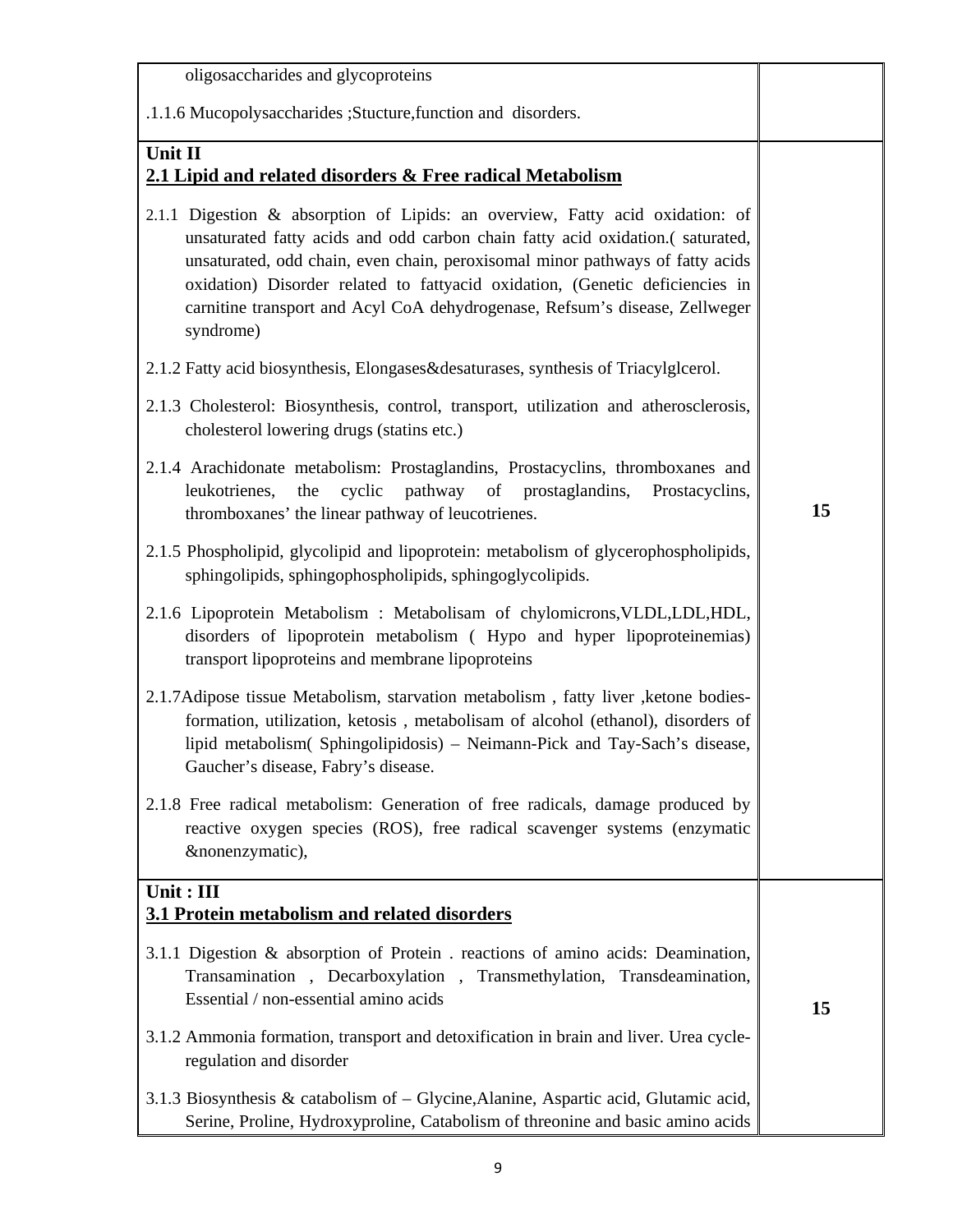| Metabolism of aromatic amino acids, Sulphur containing aminoacids, branched<br>chain aminoacid, and related inborn errors of metabolism                                                                                                                                                                                 |    |
|-------------------------------------------------------------------------------------------------------------------------------------------------------------------------------------------------------------------------------------------------------------------------------------------------------------------------|----|
| 3.1.4 Formation of specialized products from a mino acids and their functions-<br>glutathione, creatine, creatinine, biogenic amines (dopamine, norepinephrine,<br>tyramine, serotonin, melatonin, GABA, Histamine) polyamines (Putrescine,<br>Spermodine, Spermine) Amino Acids as neuro-transmitters                  |    |
| 3.1.5 Biologically important peptides (Insulin, Glucagon, AdrenoCortico Trophic<br>Hormone-ACTH, Thyrotropin Releasing Hormone, Corticotropin, Oxytocin,<br>Vasopressin, Gastrin, Angiotensin, Carnocin and Anserine, bradikinin,<br>encephalin, Aspartamine.                                                           |    |
| 3.1.6 Nitrogen Balance, Biological Value of Protein, Protein Energy Malnutrition -<br>PEM, Marasmus, Kwashiorkor.                                                                                                                                                                                                       |    |
| Unit: IV<br>4.1Nuceoprotein Metabolism and related Disorders                                                                                                                                                                                                                                                            |    |
|                                                                                                                                                                                                                                                                                                                         |    |
| 4.1.1 Digestion & absorption of Nucleic acid: an overview.                                                                                                                                                                                                                                                              |    |
| 4.1.2 Nucleotide Metabolism: Biosynthesis & degradation of purines & their<br>regulation.                                                                                                                                                                                                                               |    |
| Biosynthesis and degradation of pyrimidine and their regulation. Inter-conversion of<br>Nucleotides.                                                                                                                                                                                                                    |    |
| Deoxyribonucleotide Formation. Nucleoside and nucleotide kinases. Salvage<br>4.1.3<br>pathways of Purine and Pyrimidine. Nucletide Metabolizing Enzymes as a<br>function of Cell Cycle and Rate of Cell Division. Biologically important<br>nucleotides (Adenosine, Guanosine, Cytidine, Uridine and their derivatives) | 15 |
| 4.1.4 Nucleotide coenzyme synthesis. Structural analogs of Purine and Pyrimidine<br>bases and their use as chemotherapeutic agents, Antifolate and Antiviral<br>Agents.                                                                                                                                                 |    |
| Disorders of Purine and Pyrimidine Metabolisms, Gout, Lesch-Nyhan<br>4.1.5<br>Syndrome, OroticAciduria, Immune Deficiency Diseases associated with<br>Adenosine deaminase- ADA and Purine Nucleoside Phophorylase - PNP<br>deficiencies                                                                                 |    |
|                                                                                                                                                                                                                                                                                                                         |    |

| <b>Course Code PSBCH304</b> |  |  |
|-----------------------------|--|--|
|-----------------------------|--|--|

|                                                | <b>Course Code</b> |  |  |           | <b>Title</b>                                                                             |  |  | <b>Credits</b> |
|------------------------------------------------|--------------------|--|--|-----------|------------------------------------------------------------------------------------------|--|--|----------------|
| PSBCH304                                       |                    |  |  |           | <b>Clinical and Pharmaceutical Biochemistry, Human</b><br><b>Nutrition and Dietetics</b> |  |  |                |
| Unit I:                                        |                    |  |  | Number of |                                                                                          |  |  |                |
| 1.1 Macronutrients of Nutritional significance |                    |  |  |           | Lectures                                                                                 |  |  |                |
|                                                |                    |  |  |           |                                                                                          |  |  |                |
| 1.1.1                                          |                    |  |  |           | Carbohydrates: Role of Oligosaccharides, Dietary Fibre, Non-starch                       |  |  |                |
|                                                |                    |  |  |           | polysaccharides, Prebiotics and Probiotics, Sugar alcohols in human nutrition,           |  |  |                |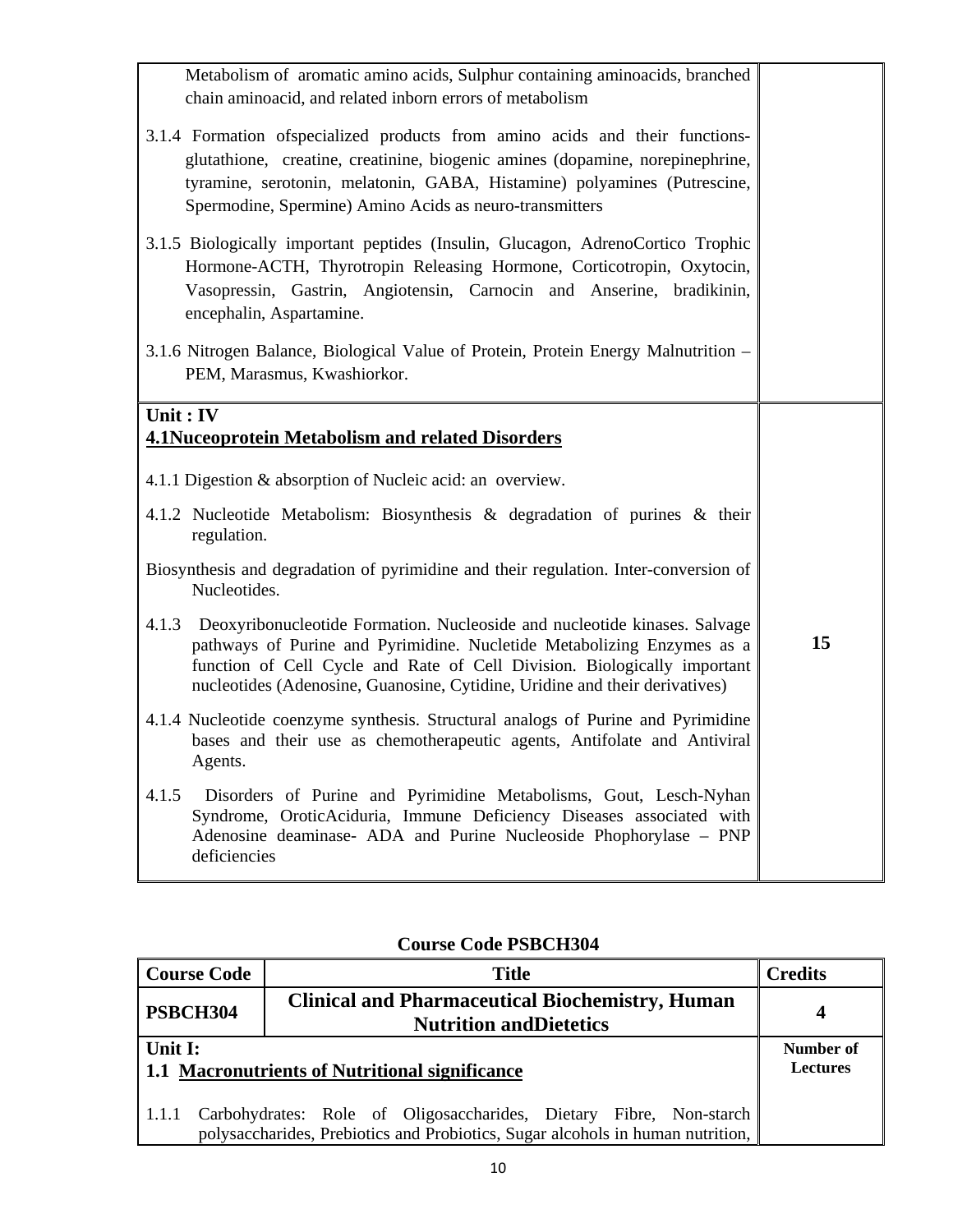| Glycemic Index, Sweeteners                                                                                                                                                                                                                                                                                    |    |
|---------------------------------------------------------------------------------------------------------------------------------------------------------------------------------------------------------------------------------------------------------------------------------------------------------------|----|
| 1.1.2<br>Lipids: SFA, MCT, MUFA, PUFA, Trans fatty acids, Omega 3, 6 Fatty<br>Acids and their implications on health, Biochemical functions and deficiency<br>disorders of essential fatty acids, fat replacers                                                                                               | 15 |
| Proteins: Nitrogen Balance, Protein Energy Malnutrition-Clinical features,<br>1.1.3<br>Biochemical and Metabolic Changes, Nutritional Requirements. Anti-<br>nutritional Factors-Trypsin Inhibitors, Pressor Amines, Phytates, Oxalates.<br>Quality of Protein scoring system, Complementary value of Protein |    |
| Unit II:                                                                                                                                                                                                                                                                                                      |    |
| 2.1 Techniques in Nutrition<br>2.1.1 Assessment of Nutritional Status: A B C D, i.e.<br>Anthropometry, Biochemical Indices, Clinical; Examination, Dietary<br>Assessment                                                                                                                                      |    |
| 2.1.2 Role of National and International Agencies in combating malnutrition<br>WHO, FAO, UNICEF, ICAR, NIN, ICMR, Food Nutrition Board,<br>CFTRI, NSI, IDA, ICDS.                                                                                                                                             | 15 |
| 2.1.3 Recommended Dietary allowances (RDA), factors affecting RDA, Methods<br>used to calculate RDA, Practical application of RDA, Reference man and<br>woman.                                                                                                                                                |    |
| Unit: III                                                                                                                                                                                                                                                                                                     |    |
| 3.1 Nutrigenomics                                                                                                                                                                                                                                                                                             |    |
| 3.1.1 Nutrient-Gene Interaction                                                                                                                                                                                                                                                                               |    |
| 3.1.2 Drug-Nutrient Interaction                                                                                                                                                                                                                                                                               |    |
| 3.1.3 Obesity, Brown and White Adipose Tissue, Specific dynamic action<br>factors affecting thermic effect of food.                                                                                                                                                                                           | 15 |
| 3.1.4 Role of Leptin, Ghrenin, Adiponectin in food intake.                                                                                                                                                                                                                                                    |    |
| 3.1.5 Eating Disorders: Anorexia Nervosa, Bulimia Nervosa.                                                                                                                                                                                                                                                    |    |
|                                                                                                                                                                                                                                                                                                               |    |
| Unit: IV                                                                                                                                                                                                                                                                                                      |    |
| <b>4.1 Current topics in Nutrition</b>                                                                                                                                                                                                                                                                        |    |
| Mid day programme<br>4.1.1                                                                                                                                                                                                                                                                                    | 15 |
| 4.1.2 Chemical and biochemical indices of food quality                                                                                                                                                                                                                                                        |    |
| 4.1.3 Food safety: Laws and regulations, regulatory agencies                                                                                                                                                                                                                                                  |    |
| 4.1.4 Bioactive proteins and peptides as functional food, and Nutraceuticals                                                                                                                                                                                                                                  |    |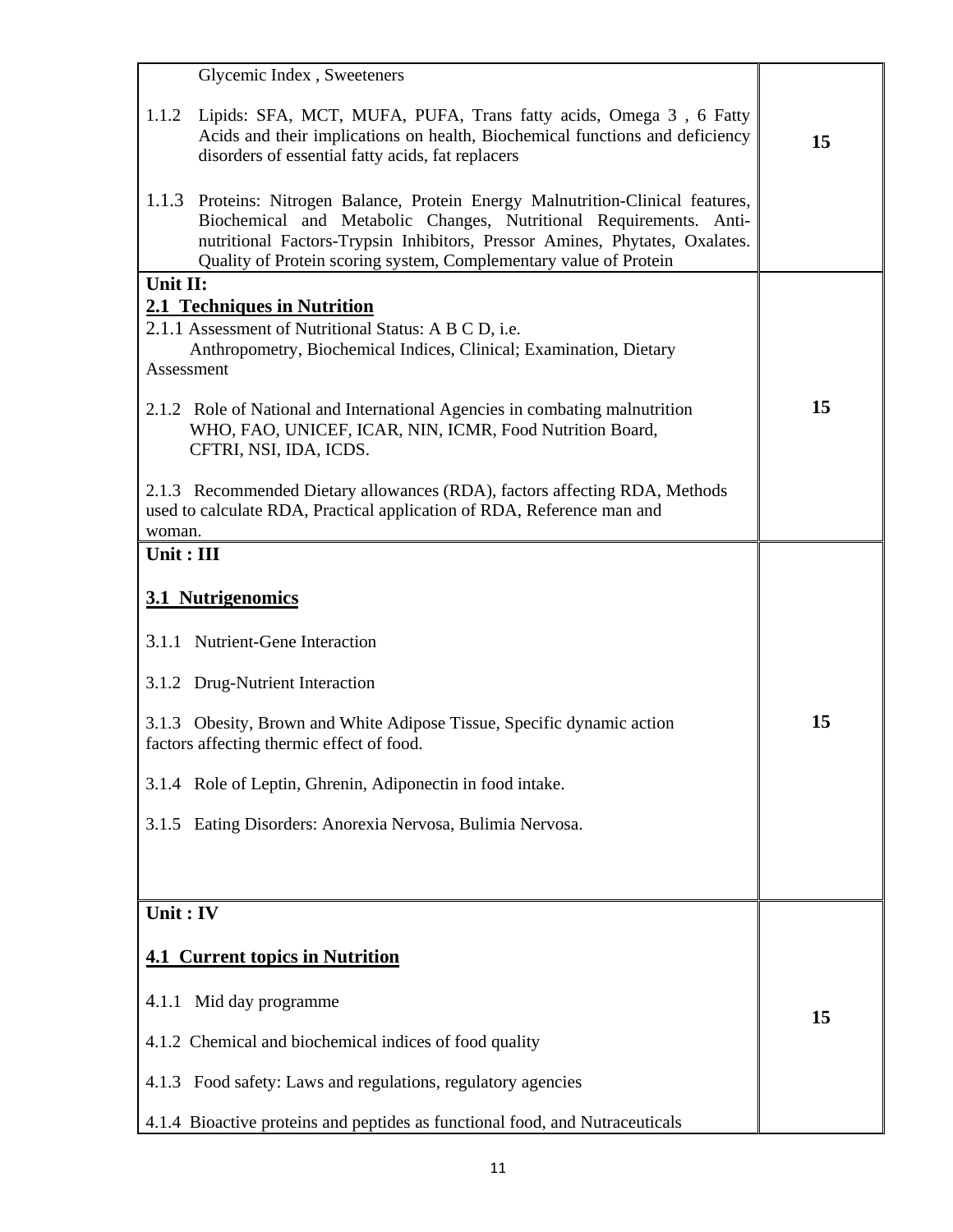## *Syllabus for Semister –III practicals*

### **PSBCHP301**

- 1. Isolation of DNA (Crude) from germinating moong seeds & qualitative test.
- 2. Isolation of RNA (Crude) from Baker's Yeast & qualitative test.

### **Demonstration Experiments**

- 1. Determination of base composition of DNA.
- 2. Staining of Cellular RNA & DNA and microscopic examination.
- 3. Study of bacterial conjugation
- 4. Study of bacterial transformation.
- 5. Study of mutation in E.coli by UV.
- 6. Induced expression of alpha & beta galactosidases and catabolic repression in microorganisms.
- 7. Chemical Mutagenesis in Yeasts.
- 8. Polymerase chain Reaction (PCR).
- 9. Cell free protein synthesis.
- 10. Restriction Digestion & separation of DNA restriction fragments
- 11. Gene cloning & selection of recombinant clones.
- 12. Tm of DNA.
- 13. AMES Test.
- 14. DNA Sequencing
	- a) Maxam Gilbert Method
	- b) Sanger's Method
- 15. Blotting Techniques
	- a) Southern
	- b) Western
	- c) Northern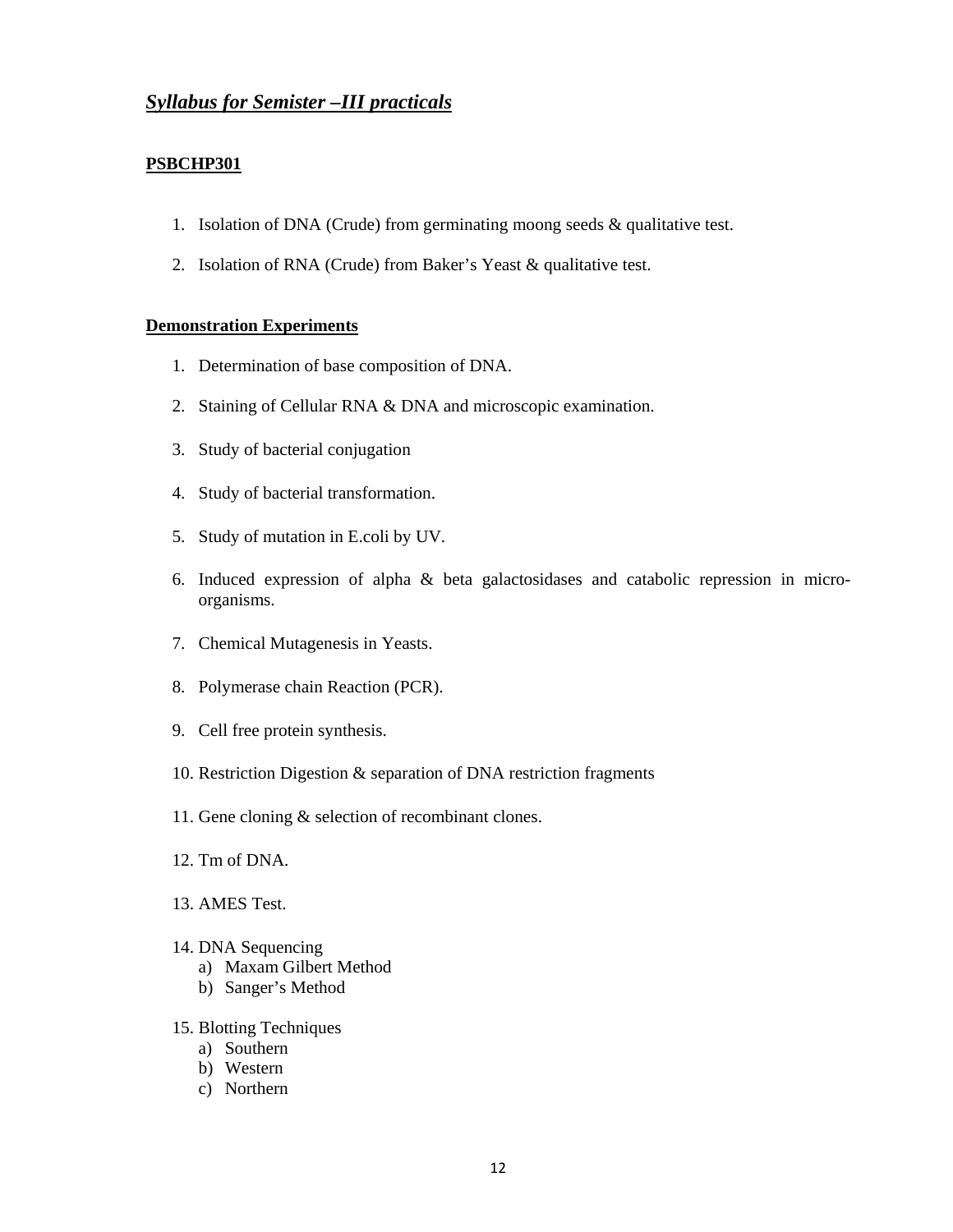## **Practical paper II- Advance Immunology**

## **PSBCHP302**

- 1. Blood grouping test.
- 2. Haematological test- Bleeding time, clotting time, PCV, Hb by Sahli's method and Drabkin's method, ESR, Blood spectroscopy, (only oxy Hb, meth Hb, acid and alkali hematin, reduced Hb), RBC count, WBC count, Total and differential WBC count.

## **PSBCHP303: Organ Function Test**

- 1. Renal Function Tests: Urea and Creatinine Clearance Test with Clinical Interpretation
- 2. Urine Report- Abnormal constituents
- 3. Pancreatic Function Tests: Estimation of Serum Amylase Activity. Glucose Tolerance Test (GTT)
- 4. Gastric Function Tests: Gastric Juice- Total and Free Acidity

## **PSBCHO304**

- 1. Isolation and Estimation of
	- a. Oxalates from spinach/ *Aloe vera*
	- b. Lycopene from tomatoes.

2. Estimation of Vitamin C From food sample byDichlorophenol indophenols Dye method

| Course Coue I SDC11401                                                                                                                                     |                                                                                                                                                     |                |  |  |  |
|------------------------------------------------------------------------------------------------------------------------------------------------------------|-----------------------------------------------------------------------------------------------------------------------------------------------------|----------------|--|--|--|
| <b>Course Code</b>                                                                                                                                         | <b>Title</b>                                                                                                                                        | <b>Credits</b> |  |  |  |
| PSBCH401                                                                                                                                                   | 4                                                                                                                                                   |                |  |  |  |
| Unit I:<br>1.1 Regulation of gene expression                                                                                                               | <b>Number</b><br><b>Lectures</b>                                                                                                                    | of             |  |  |  |
| 1.1.1 Organization of gene: structural & regulatory elements; split genes                                                                                  |                                                                                                                                                     |                |  |  |  |
| 1.1.2 Prokaryotic gene regulation; positive and negative control, induction and<br>repression, attenuation. Example: lac, trp, his operons; SOS regulation | 8                                                                                                                                                   |                |  |  |  |
|                                                                                                                                                            | 1.1.3 Eukaryotic gene regulation: Role of upstream, downstream and enhancer<br>elements, cis-trans acting elements in gene expression, examples and |                |  |  |  |

## **Semester IV Course Code PSBCH401**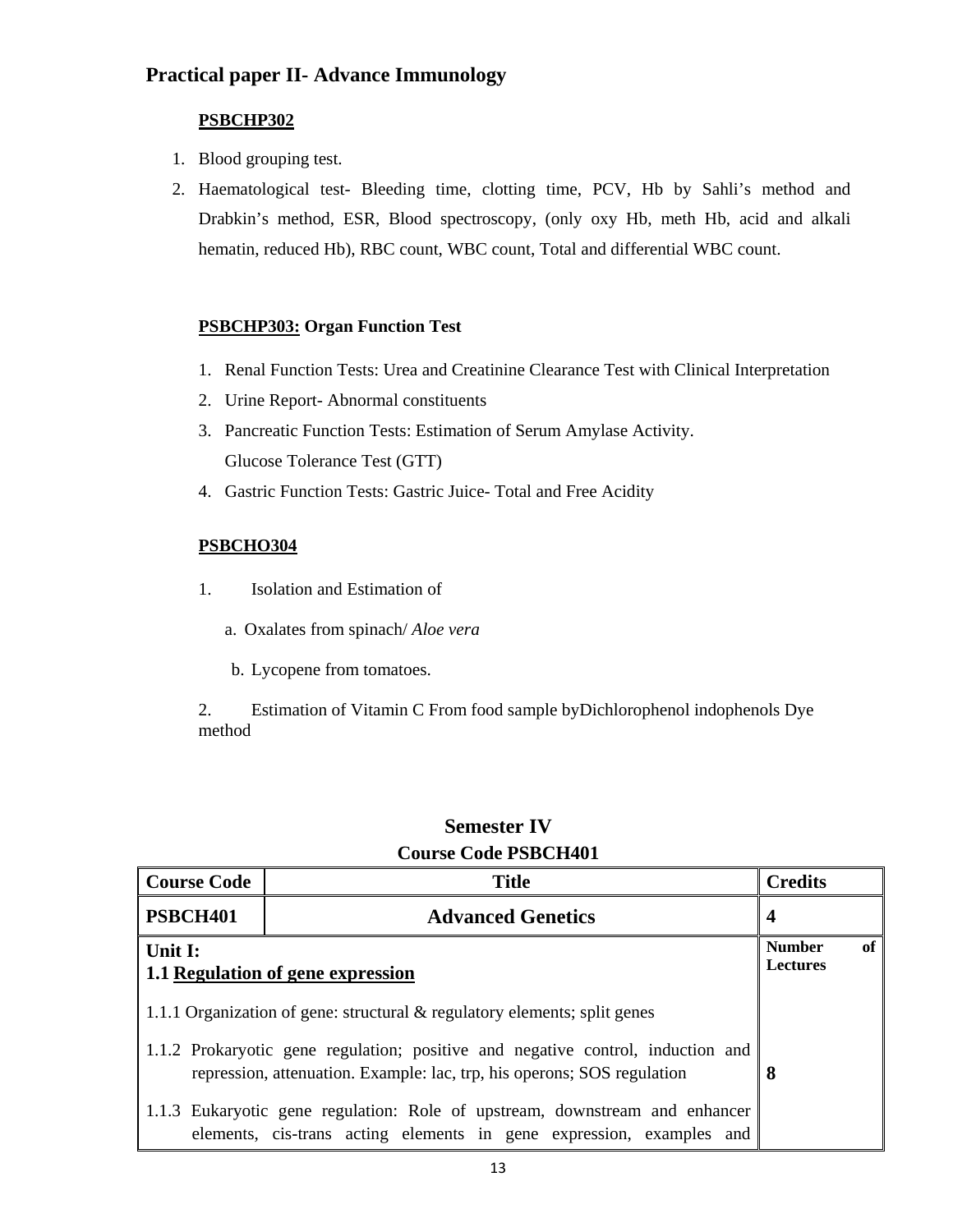| experimental evidences                                                                                                                                             |           |
|--------------------------------------------------------------------------------------------------------------------------------------------------------------------|-----------|
| 1.2 Medical genetics                                                                                                                                               |           |
| 1.2.1 Genetic screening, Genetic diagnosis, Genetic counselling                                                                                                    | 7         |
| 1.2.2 Genetic Medicine – Gene therapy, Personalised/tailor made medicine , Predictive<br>medicine                                                                  |           |
| Unit II:<br>2.1 Chromosomal abnormalities                                                                                                                          |           |
| 2.1.1 Chromosomal aberration                                                                                                                                       |           |
| 2.1.2 Stuctural and numerical abnormalities                                                                                                                        |           |
| 2.1.3 Euploidy and aneuploidy (Autosomal and Sex chromosomes)                                                                                                      | 7         |
| 2.1.4 Monosomies (Turner syndrome) Disomies and trisomies (Down Syndrome) and<br>their causes                                                                      |           |
| 2.2 Mutations                                                                                                                                                      |           |
| 2.2.1 Types of mutations                                                                                                                                           |           |
| 2.2.2 Physical, chemical and Biological agents causing mutations                                                                                                   | 5         |
| 2.2.3 Mutational hot spot, reverse mutations, Mutagenesis, Ames test.                                                                                              |           |
| 2.2.4 Site directed mutagenesis                                                                                                                                    |           |
| 2.3 DNA repair Mechanism                                                                                                                                           |           |
| 2.3.1Photoreactivation, nucleotide excision, SOS repair, recombinational repair,<br>mismatch repair                                                                |           |
| Unit: III<br>3.1 Enzymes that act on nucleic acids                                                                                                                 |           |
| that degrade DNA & RNA: DNAases, RNAases<br>Enzymes<br>3.1.1<br>and<br>phosphodiesterases                                                                          |           |
| 3.1.2 Chemical degradation of nucleic acids; significance of nucleic acid degradation<br>in research industry                                                      | <b>10</b> |
| Modification and restriction of DNA; DNA methylases restriction<br>3.1.3<br>endonucleases – properties and mode of action, palindromes, methylated<br><u>bases</u> |           |
| 3.2 Techniques in nucleic acid analysis                                                                                                                            |           |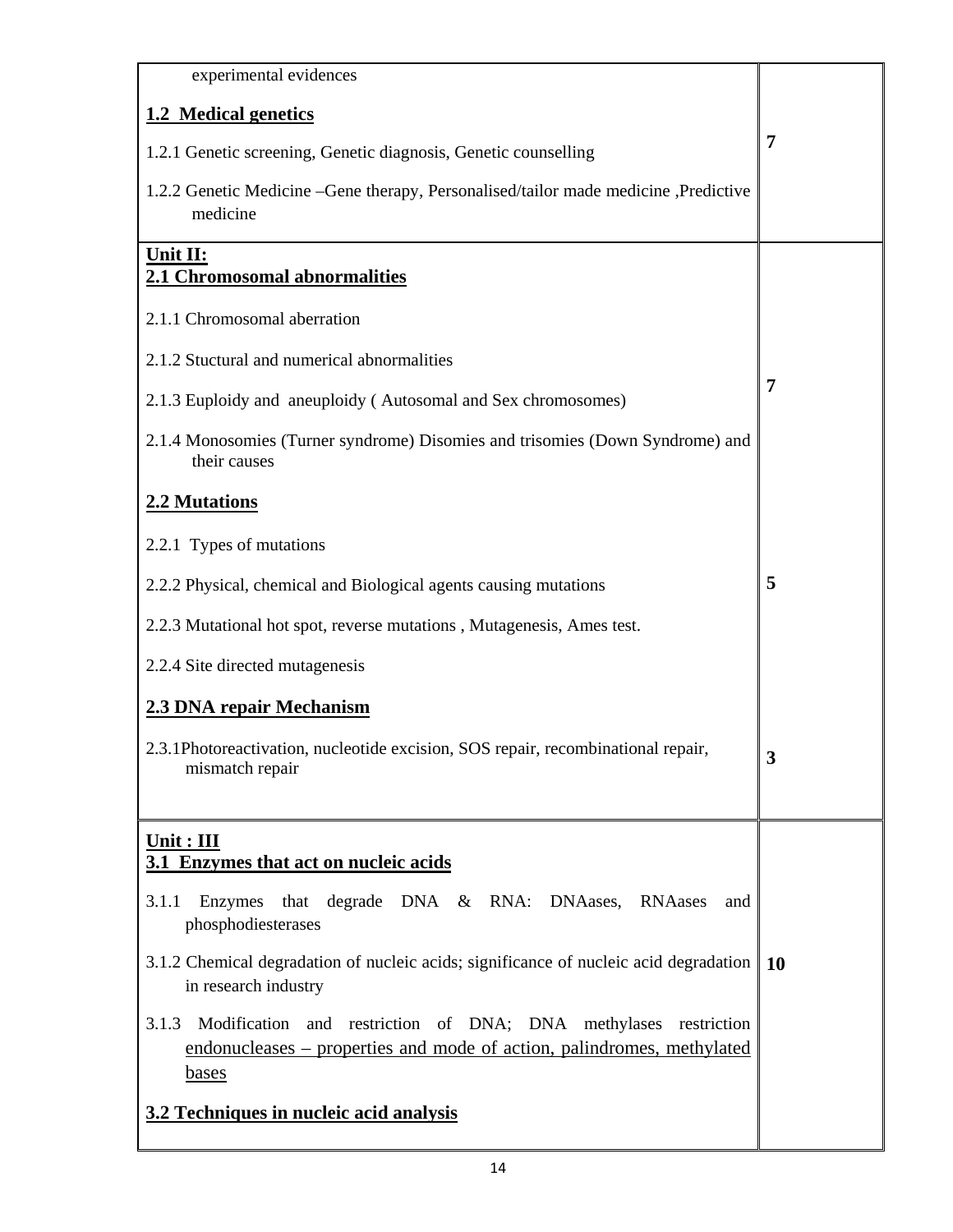| 3.2.1 Amplification (PCR), Restriction mapping, DNA sequencing methods:, RNA<br>Oligonucleotide<br>sequencing technique,<br>synthesis,<br>Allele<br>specific<br>oligonucleotide (ASO)                                                                                                         | 5  |
|-----------------------------------------------------------------------------------------------------------------------------------------------------------------------------------------------------------------------------------------------------------------------------------------------|----|
| 3.2.2 RFLP, SNPS, RAPD, Quantitative trait loci.                                                                                                                                                                                                                                              |    |
| 3.2.3 Technique based on nucleic acid hybridization, dot-blot, FISH                                                                                                                                                                                                                           |    |
| 3.2.4 Karyotyping, sex determination.                                                                                                                                                                                                                                                         |    |
| Unit : IV<br><b>4.1 Recombinant DNA Technology (RDT)</b>                                                                                                                                                                                                                                      |    |
| 4.1.1 Gene cloning, isolation of genes, obtaining genes from eukaryotic and<br>prokaryotic organisms, problems of isolation of genes, isolation of gene<br>fragments                                                                                                                          |    |
| 4.1.2 cDNA synthesis, PCR, designing of primers for PCR, chemical synthesis of<br>genes, shotgun experiments, gene bank, gene library                                                                                                                                                         |    |
| 4.1.3 Vectors for cloning in bacteria – plasmids, bacteriophages, phages, cosmids,<br>phagemids,                                                                                                                                                                                              | 12 |
| 4.1.4 cloning in yeast vectors: Yep, Yrp, Ycp;                                                                                                                                                                                                                                                |    |
| 4.1.5 cloning in plant cells, suitable vectors – caulimoviruses, Ti plasmids,                                                                                                                                                                                                                 |    |
| 4.1.6 cloning in mammalian cells, viral vectors, shuttle vectors                                                                                                                                                                                                                              |    |
| Introducting DNA into cells, transformation, microinjection, electroporation,<br>4.1.7<br>selection of recombinant clones, colony hybridization, Southern & Northern<br>hybridization, use of probes                                                                                          |    |
| 4.1.8 Medical and Biological applications of recombinant DNA technology(RDT),<br>Diagnostic probes for genetic and other diseases, Anti-sense technology and<br>therapeutics, Environmental (degradation of toxic compounds), agricultural,<br>industrial and commercial applications of RDT. |    |
| <b>4.2 Human Genome project</b>                                                                                                                                                                                                                                                               |    |
| 4.2.1 Project period and accomplishment                                                                                                                                                                                                                                                       | 3  |
| 4.2.2 Application and proposed benefits                                                                                                                                                                                                                                                       |    |
| 4.2.3 Ethical Social and legal issues                                                                                                                                                                                                                                                         |    |

| Course Code     | <b>Title</b>               | <b>Credits</b> |
|-----------------|----------------------------|----------------|
| <b>PSBCH402</b> | <b>Advanced Immunology</b> |                |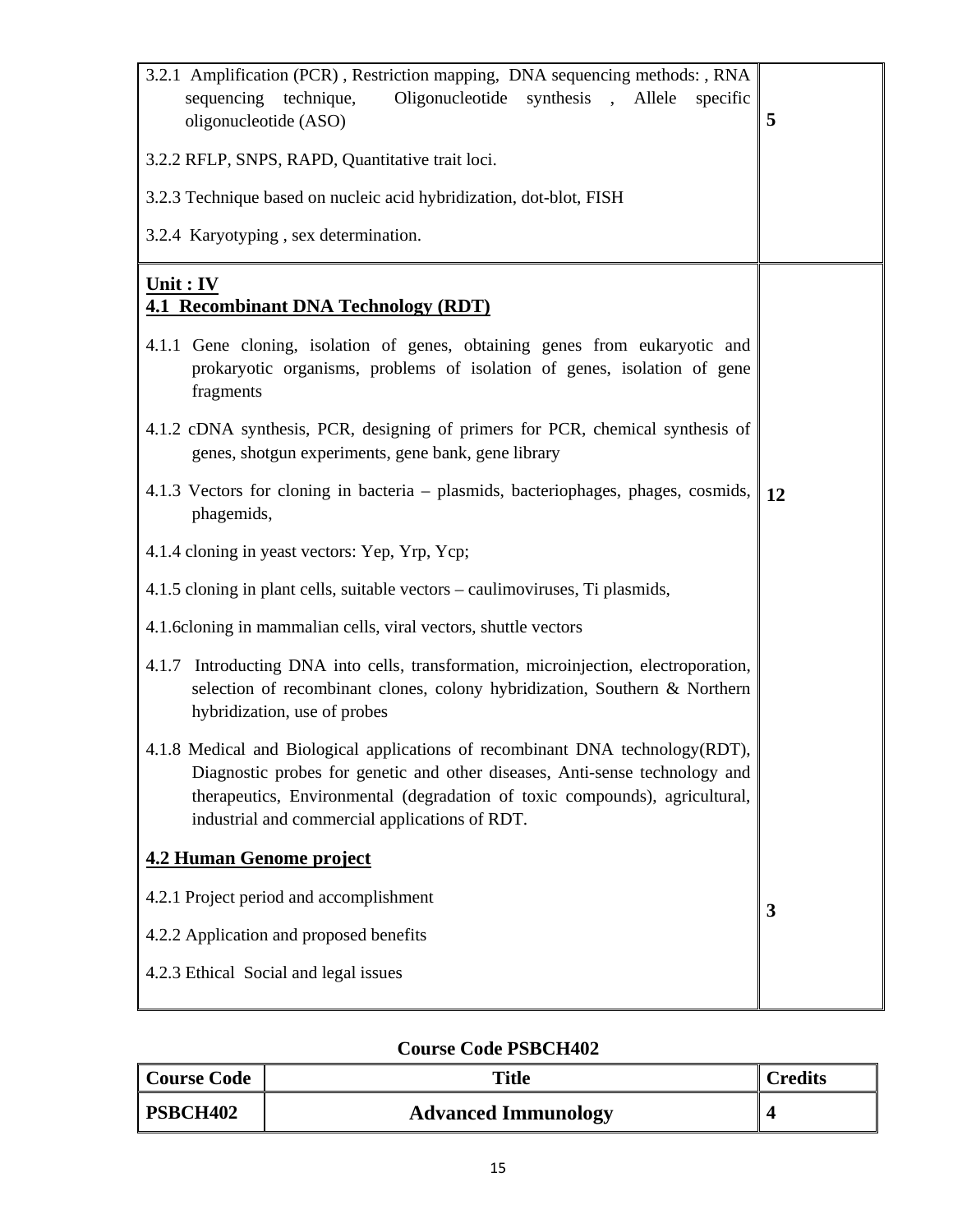| Unit I:      |                                                                                    | <b>Number</b><br>of |  |  |  |  |  |
|--------------|------------------------------------------------------------------------------------|---------------------|--|--|--|--|--|
|              | 1.0 Cytokines                                                                      | Lectures            |  |  |  |  |  |
|              |                                                                                    | 6                   |  |  |  |  |  |
|              | 1.1 General structure and functions                                                |                     |  |  |  |  |  |
|              | 1.2 Cytokine receptors, cytokine antagonists                                       |                     |  |  |  |  |  |
|              | 1.3 Cytokine secretion by TH1 and TH2 subsets                                      |                     |  |  |  |  |  |
|              | 1.4 Cytokine related diseases                                                      |                     |  |  |  |  |  |
|              | 1.5 Therapeutic uses of cytokines                                                  |                     |  |  |  |  |  |
|              | 1.6 Immune Responses                                                               | 3                   |  |  |  |  |  |
|              | 1.6.1 Inflammation mediators of inflammation and process of inflammation           | 6                   |  |  |  |  |  |
|              | 1.6.2 Hypersensitivity Gell and coombsclassification types I to IV with mechanisms |                     |  |  |  |  |  |
| Unit II:     |                                                                                    |                     |  |  |  |  |  |
|              | 2.0 Immune Response to infectious diseases                                         |                     |  |  |  |  |  |
|              | 2.1 Viral, Bacterial, Fungal and Protozoal diseases                                |                     |  |  |  |  |  |
|              | 2.2 Helminthes (parasitic worms) infections- effector mechanisms                   | $\overline{7}$      |  |  |  |  |  |
|              | 2.3 Immune Response in Transplantation                                             |                     |  |  |  |  |  |
| 2.3.1        | Types of graft, immunological basis of graft rejection- $1st$ set, $2nd$ set       |                     |  |  |  |  |  |
|              | rejection-role of T lymphocytes                                                    | 8                   |  |  |  |  |  |
| 2.3.2        | Tissue typing and laboratory investigations- microcytotoxicity test, mixed         |                     |  |  |  |  |  |
|              | lymphocyte reaction (HLA Typing)                                                   |                     |  |  |  |  |  |
| 2.3.3        | Clinical manifestation of graft rejection,                                         |                     |  |  |  |  |  |
| 2.3.4        | General and specific immunosuppressive therapy                                     |                     |  |  |  |  |  |
|              |                                                                                    |                     |  |  |  |  |  |
| $Unit : III$ |                                                                                    |                     |  |  |  |  |  |
|              |                                                                                    | $\mathbf{3}$        |  |  |  |  |  |
| 3.0<br>3.1   | <b>Immunological Tolerance</b><br>Pathways to B and T cell tolerance               |                     |  |  |  |  |  |
| 3.2          | General characteristics of B and T cell tolerance                                  |                     |  |  |  |  |  |
| 3.3          | Mechanisms of tolerance inductions self tolerance                                  |                     |  |  |  |  |  |
| 3.4          | Potential therapeutic applications of tolerance                                    | 12                  |  |  |  |  |  |
| 3.5          | Autoimmunity and autoimmune Diseases their etiology                                |                     |  |  |  |  |  |
| 3.5.1        | Organ specific autoimmune diseases (Hashimoto's thyroiditis and insulin            |                     |  |  |  |  |  |
|              | dependent diabetes mellitus)                                                       |                     |  |  |  |  |  |
| 3.5.2        | Diagnostic and prognostic value of auto antibodies- Treatment of autoimmune        |                     |  |  |  |  |  |
| diseases     |                                                                                    |                     |  |  |  |  |  |
| 3.5.3        | Role of CD <sub>4</sub> , T cell, MHC and TCR in autoimmunity                      |                     |  |  |  |  |  |
| 3.5.4        | Proposed mechanisms for induction of auto immunity                                 |                     |  |  |  |  |  |
| $Unit : IV$  |                                                                                    |                     |  |  |  |  |  |
|              |                                                                                    | $\overline{7}$      |  |  |  |  |  |
| 4.0          | <b>Tumour Immunology</b>                                                           |                     |  |  |  |  |  |
| 4.1          | <b>Classification of tumours</b>                                                   |                     |  |  |  |  |  |
| 4.2          | Oncogenes and cancer induction                                                     |                     |  |  |  |  |  |
| 4.3          | Tumour associated antigens Immune Response to tumour antigens,                     |                     |  |  |  |  |  |
|              | Immunosurveillance, Immunological escape mechanisms                                |                     |  |  |  |  |  |
| 4.4          | Immunodiagnostic                                                                   |                     |  |  |  |  |  |
| 4.5          | Immunotherapy of tumours                                                           |                     |  |  |  |  |  |
| 4.6          | Apoptosis and immune system                                                        | 8                   |  |  |  |  |  |
| 4.7          | Immunodeficiencies                                                                 |                     |  |  |  |  |  |
| 4.7.1        | Classification of immunodeficiencies: primary and secondary                        |                     |  |  |  |  |  |
| 4.7.2        | Immunology of HIV/AIDS : Discovery ,caucuses, Structure, process of                |                     |  |  |  |  |  |
|              | infection, destruction of CD <sub>4</sub> T cells                                  |                     |  |  |  |  |  |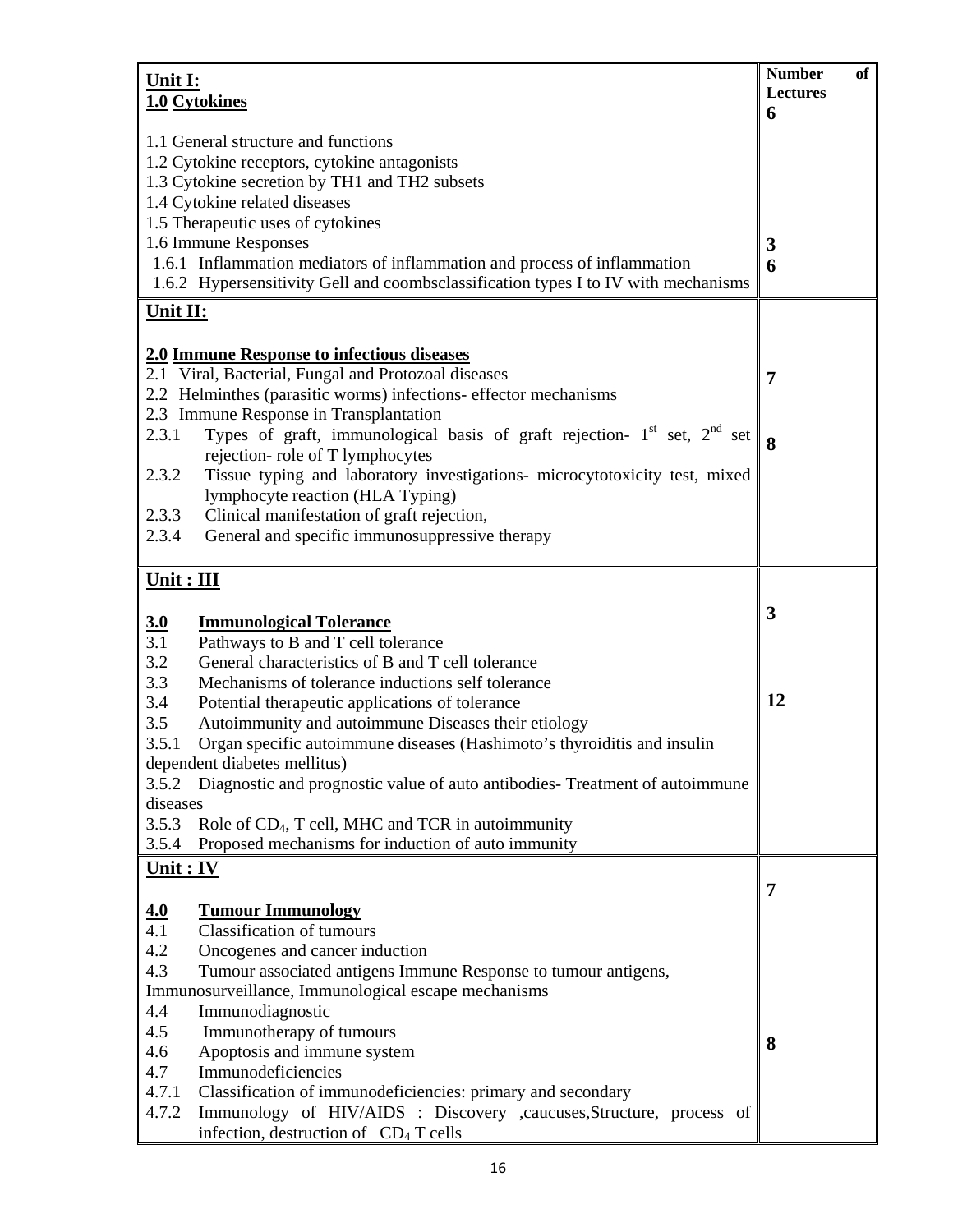- 4.7.3 Immunological abnormalities
- 4.7.4 Clinical Diagnosis
- 4.7.5 Development of vaccineand preventive measures

| <b>Course Code</b>                                          |                                                              | <b>Title</b>                                                                                                                                                                                                                                                                                                                                                                                                                                                                                                                                                                                                                                                                                                                                                                                                                                                                                                                                                                                                                                                                                                                                                                                                             | <b>Credits</b>          |
|-------------------------------------------------------------|--------------------------------------------------------------|--------------------------------------------------------------------------------------------------------------------------------------------------------------------------------------------------------------------------------------------------------------------------------------------------------------------------------------------------------------------------------------------------------------------------------------------------------------------------------------------------------------------------------------------------------------------------------------------------------------------------------------------------------------------------------------------------------------------------------------------------------------------------------------------------------------------------------------------------------------------------------------------------------------------------------------------------------------------------------------------------------------------------------------------------------------------------------------------------------------------------------------------------------------------------------------------------------------------------|-------------------------|
| <b>PSBCH403</b>                                             |                                                              | <b>Advanced Metabolism</b>                                                                                                                                                                                                                                                                                                                                                                                                                                                                                                                                                                                                                                                                                                                                                                                                                                                                                                                                                                                                                                                                                                                                                                                               | $\overline{\mathbf{4}}$ |
| Unit I:<br>1.1<br>1.1.1<br>1.1.2<br>1.1.3<br>1.1.4<br>1.1.5 | fluid)<br>hypertonic).                                       | Water and Electrolyte Balance, Mineral Metabolism and related<br>disorders. Vitamin/ Mineral Interaction<br>Importance of Water. Total Body Water (TBW) and its distribution,<br>normal water balance. (Intake and output of water, osmolarity of extracellular<br>Electrolytes. Distribution of electrolytes in body fluids. Water and Electrolyte<br>balance. Regulation of Sodium and Water balance.<br>(Aldosterone. Renin-Angiotensin system, aquaporins)<br>Disorders of fluid and electrolyte balance. Laboratory assessment of Serum<br>electrolytes. Expansion and contraction of ECF (isotonic, hypotonic,<br>Metabolism of sodium, potassium, chloride, calcium, phosphorus,<br>magnesium: Dietary sources, RDA, absorption and excretion, metabolic<br>functions, clinical condition related to their plasma level alteration.<br>Regulation of plasma calcium and phosphorus<br>Vitamin/Mineral interaction: Role of Vitamin D in Ca& P metabolism,<br>relationship of vitamin C with Fe, role of vitamin E $\&$ its interaction with Se.<br>Interaction between vitamin A, $B_3$ , $B_6$ and Zn.<br>Metabolism of Sulfur and Trace elements (Micro minerals): Cu, Cr, Co,<br>F, I, Fe. Mn, Mo, Se, Zn, Cd. | 15                      |
| Unit II:<br><b>balance</b>                                  | Carboxy, Carbamino<br>chains :<br>Synthetic),<br>Porphyrias. | 2.1 Hemoglobin Metabolism, Hemoglobinopathies, Porphyrias, Acid base<br>2.2.1 Haemoglobin synthesis &degradation. Hb derivatives: Oxy, Reduced, Met,<br>2.1.2 Abnormal Hbderivatives .Hemoglobinopathies: 1) Haemolytic<br>Anemia-<br>Unstable Hb, 2) Hb with abnormal O <sub>2</sub> affinity-High affinity (Polycythemia)Low<br>affinity (Cyanosis) 3) Hb with structural and synthetic Variation in globin<br>Sickle cell Anemia (Structural) Alpha and Beta Thalassemia (<br>2.1.3 Disorders of Heme synthesis and degradation, Hyperbilirubinemias (Jaundice),<br>2.1.4 Acid Base balance: Role of Blood buffers, Kidney, Lungs                                                                                                                                                                                                                                                                                                                                                                                                                                                                                                                                                                                     | 15                      |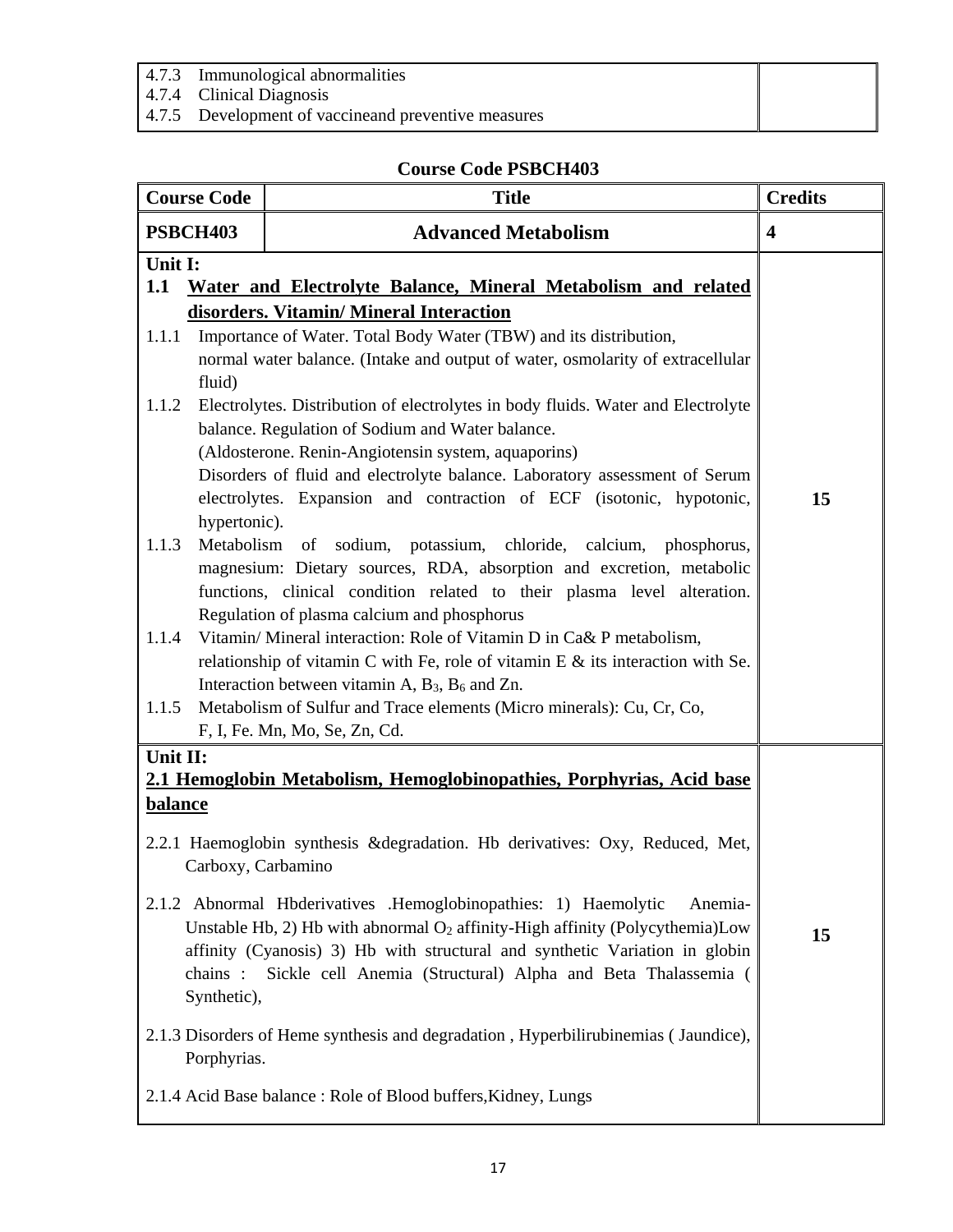| 2.1.5 Acidosis & Alkalosis and Compensatory Mechanisms                                                                                   |    |
|------------------------------------------------------------------------------------------------------------------------------------------|----|
| 2.1.6 Blood Gas Analysis (pH, $pO_2$ , $pCO_2$ , Bicarbonate) and interpretation                                                         |    |
|                                                                                                                                          |    |
|                                                                                                                                          |    |
| Unit: III                                                                                                                                |    |
| 3.1 Organ Function Tests. Biochemical Assessments and Changes in                                                                         |    |
| <b>Endocrine Disorders</b>                                                                                                               |    |
| 3.1.1 Liver Function test                                                                                                                |    |
| 3.1.2 Renal Function test including mechanism of urine formation                                                                         |    |
| 3.1.3 Gastric and Pancreatic Function test                                                                                               | 15 |
| 3.1.4 Thyroid Function test                                                                                                              |    |
| 3.1.5 Cardiac Profile                                                                                                                    |    |
| 3.1.6 Biochemical assessment and changes in Endocrine disorder (Pituitary, Thyroid, Adrenal<br>Medulla, Adrenal Cortex, Ovaries, tastes. |    |
| Unit: IV                                                                                                                                 |    |
| <b>4.1 Stem Cell, Cancer, Aging</b>                                                                                                      |    |
| 4.1.1Stem cell systems: Essentials of stem cell, Basic principles and                                                                    |    |
| methodologies. Types of stem cells and their properties. Totipotent,                                                                     |    |
| multipotent, pluripotent stem cells. Sources of stem cells with                                                                          |    |
| advantages and disadvantages. Cell cycle regulators in stem?                                                                             |    |
| 4.1.2 Stem cells of epithelial skin, skeletal muscle, heart, embryonic kidney,                                                           |    |
| adult liver, pancreas, GItract. Methods: Isolation and propagation of                                                                    |    |
| stem cells. Characterization, microarray analysis and differentiation of<br>stem cells                                                   |    |
| 4.1.3 Stem Cell Research: Therapeutic applications of stem cells. Problems in                                                            |    |
| stem cell research. The ethics of human stem cell research.                                                                              |    |
| Stem cell based therapies: FDA products and preclinical regulatory<br>consideration                                                      |    |
| 4.1.4 Cancer: Origin, characteristics of Benign and Malignant Tumours                                                                    |    |
| classification of Malignant Tumour types, Cancer Metastasis, Factors                                                                     |    |
| responsible for the Transformation of a Normal Cell to a Cancerous cell.                                                                 | 15 |
| Carcinogens (Physical, Chemical). Mechanism of action, Proto-                                                                            |    |
| oncogenes, oncogenes, oncogenic viruses. Genetic defects, tumor                                                                          |    |
| viruses, Inherited genetic defects, acquired chromosomal defects, defects                                                                |    |
| in or suppression of immune response, hormonal factors, growth factors,                                                                  |    |
| tumour markers.                                                                                                                          |    |
| 4.1.5 Cancer Chemotherapy: Basic principles. Anti cancer drugs: Different                                                                |    |
| types and their mode of action.                                                                                                          |    |
| 4.1.6 Aging: Definition, Symptoms, Aging theories (Free Radical theory,<br>Glycation Theory). Molecular, Biochemical Mechanisms.         |    |
| 4.1.7 Mitochondria and ageing protein damage & maintenance, neurodegeneration,                                                           |    |
| DNA Damage & Repair, Telomeres, Telomerase, Cellular senescence and<br>Apoptosis in ageing                                               |    |
| 4.1.8 Longevity Genes. Sirtunis, Deacetylases, hormones, Immune system,                                                                  |    |
| Inflammation, Cancer & Aging. Biomarkers of aging, method to show Aging.                                                                 |    |
| Regenerative medicine, stem cells and rejuvenation.                                                                                      |    |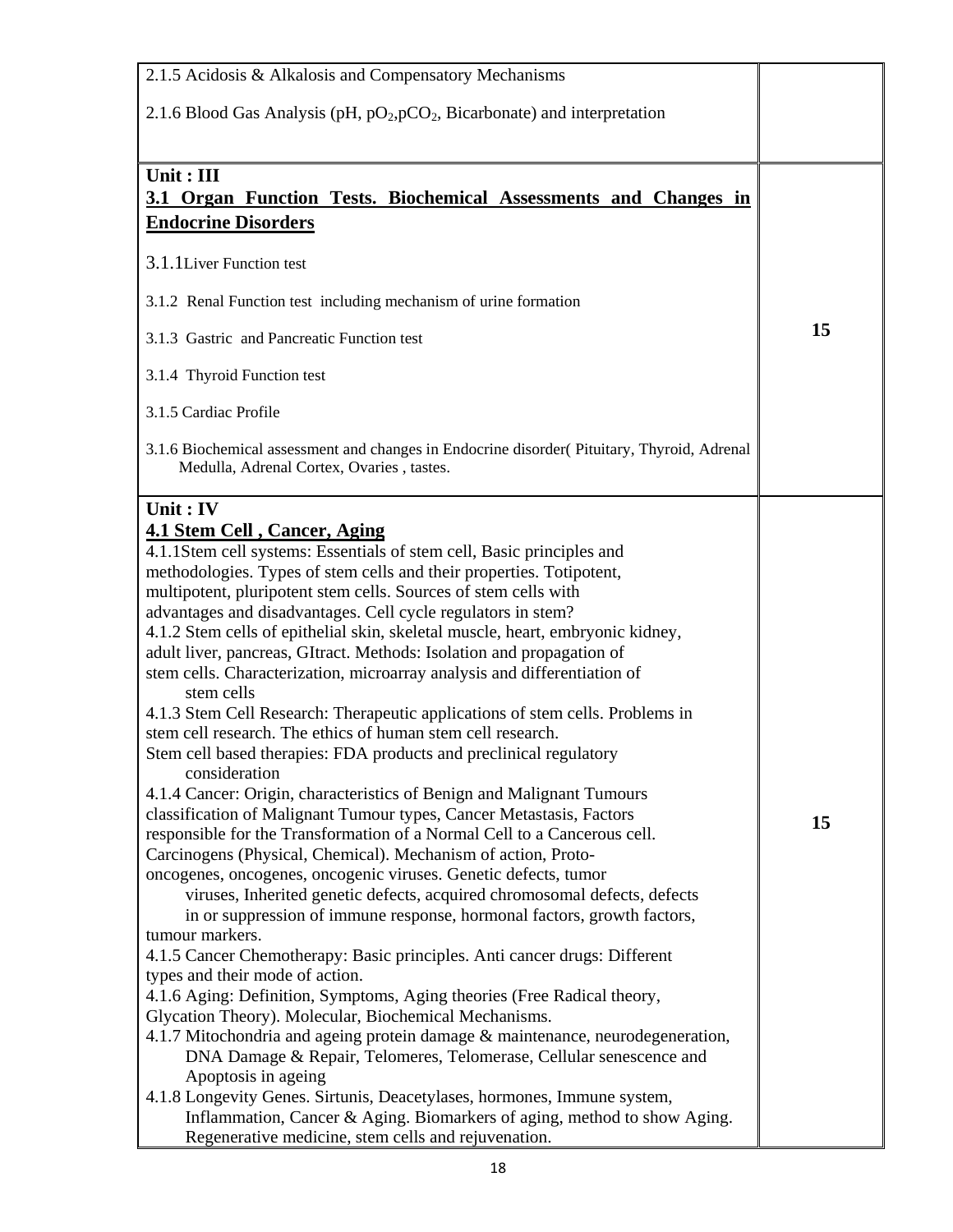$\lceil$ 

| <b>Course Code</b>                                                                                                                                                                                                                                                                                                                                                                                                                                                             | <b>Title</b>                                                                                                                                                                                                                                                                                                                                                                                                                                                                                                    | <b>Credits</b>                |
|--------------------------------------------------------------------------------------------------------------------------------------------------------------------------------------------------------------------------------------------------------------------------------------------------------------------------------------------------------------------------------------------------------------------------------------------------------------------------------|-----------------------------------------------------------------------------------------------------------------------------------------------------------------------------------------------------------------------------------------------------------------------------------------------------------------------------------------------------------------------------------------------------------------------------------------------------------------------------------------------------------------|-------------------------------|
| PSBCH404                                                                                                                                                                                                                                                                                                                                                                                                                                                                       | <b>Clinical and Pharmaceutical Biochemistry, Human</b><br><b>Nutrition and Dietetics</b>                                                                                                                                                                                                                                                                                                                                                                                                                        | $\overline{\mathbf{4}}$       |
| Unit I:<br>1.1.2 Blood Chemistry<br>1.1.3 Erythroid cell development<br>1.1.4 Blood Coagulation                                                                                                                                                                                                                                                                                                                                                                                | 1.1 Compsition and Functions of Body Fluids in Health and Disease<br>1.11 Plasma, lymph, urine, cerebrospinal fluid, gastric juice, pleural fluid, saliva,<br>sweat and tears , synovial fluid,<br>1.1.5 Porphyrias , Hyperbilirubinemia.                                                                                                                                                                                                                                                                       | 15                            |
| Unit II:<br>2.1 Diet in Health and Disease<br>2.1.1 Nutrition during pregnancy, lactation, infancy, childhood, adolescence,<br>adulthood, ageing.<br>2.1.2 Nutrition for health & weight management.<br>2.1.3 Nutrition for Exercise and Sport performance.<br>2.1.4 Nutrition for bone health.<br>2.1.5 Nutrition for therapeutic condition: Hypertension, CVD, GI disorders,<br>(peptic ulcer. H. Pylori), Diabetes mellitus, anemia, Renal disorders,<br>CRF, ARF, Jaundice |                                                                                                                                                                                                                                                                                                                                                                                                                                                                                                                 | 15                            |
| Unit: III<br><b>3.1 Pharmacokinetics</b><br>modes of drug administration.<br>bioavailability                                                                                                                                                                                                                                                                                                                                                                                   | 3.0 Pharmacokinetics, Clinical Research, trials and Ethical issues<br>3.1.1 Pharmacokinetics (PK) and drug metabolism, objectives of PK Analysis<br>in drug discovery, fundamental concepts in drug absorption, distribution,<br>metabolism & elimination (ADME) Kinetics of drug following different<br>3.1.2Introduction to important PK parameters, PK of oral administration &<br><b>3.2 Clinical Research and Trials</b><br>3.2.1 Clinical research- its importance, significance & rationale, Models used | <b>10</b><br>$\boldsymbol{2}$ |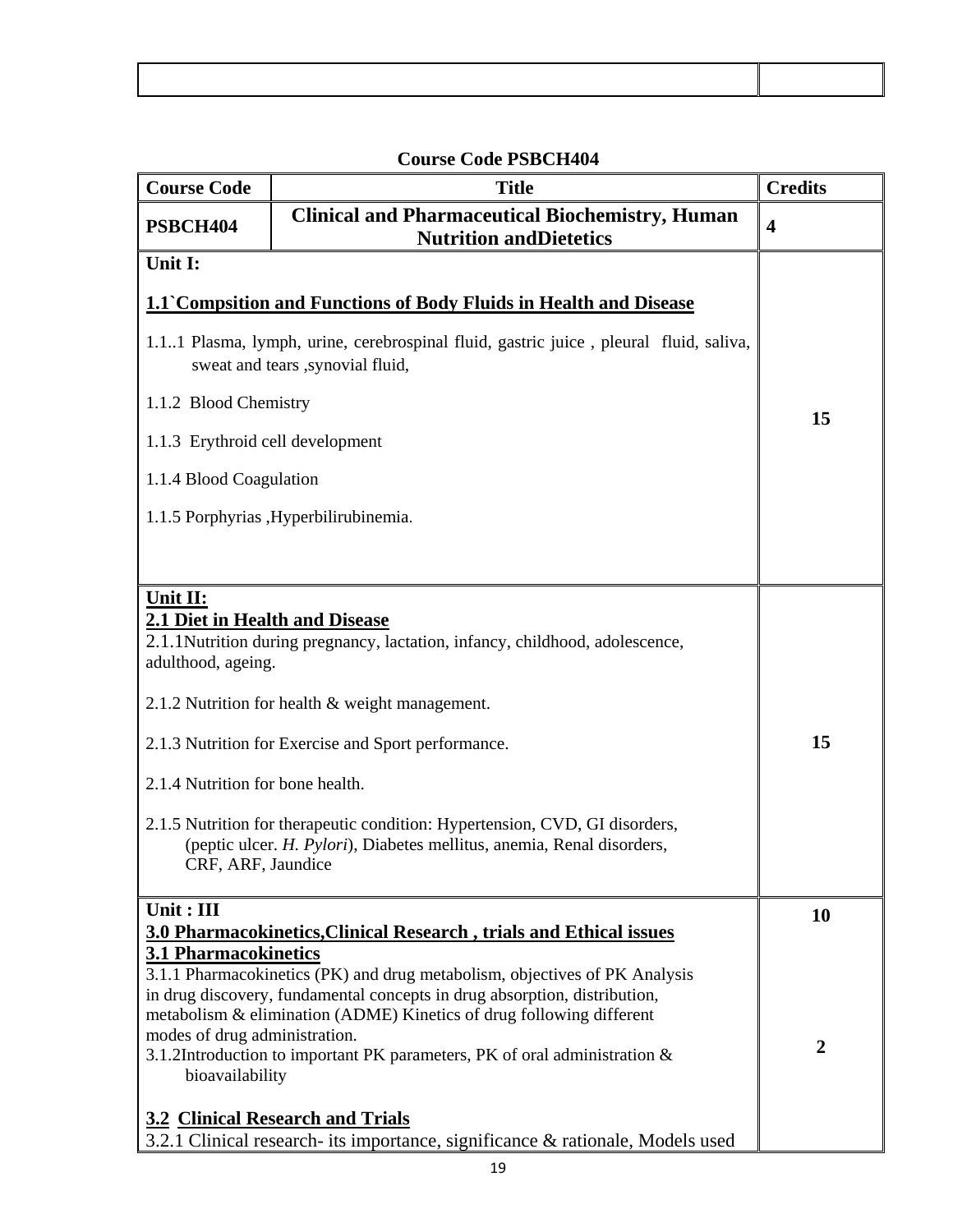| in clinical research                                                                                                                                                                                                                                                              | 3              |
|-----------------------------------------------------------------------------------------------------------------------------------------------------------------------------------------------------------------------------------------------------------------------------------|----------------|
| 3.2.2 Clinical Trials-Stages/Phases I to IV, milestones in clinical trials.                                                                                                                                                                                                       |                |
| 3.3 Ethical Issues                                                                                                                                                                                                                                                                |                |
| 3.3.1 Values & principles in clinical investigation, international guidelines, patient<br>care in clinical research, conflict of interest.<br>3.3.2 Ethical review, informed consent vulnerable populations, biological samples<br>databases confidentiality frauds & misconducts |                |
| Unit: IV<br>4.0 Mechanism of Drug Action and structure-Function Relationship and                                                                                                                                                                                                  |                |
| <b>New Drug Investigation and Application</b>                                                                                                                                                                                                                                     | 10             |
| 4.1<br><b>Mechanism of Drug Action and structure-Function Relationship</b>                                                                                                                                                                                                        |                |
| 4.1.1 Molecular basis of drug action & pharmacological selectivity                                                                                                                                                                                                                |                |
| 4.1.2 Drug receptor theory, stimulus response, classification of receptors $\&$<br>strategy in receptor binding studies, receptor preparation & receptor                                                                                                                          |                |
| binding kinetics<br>4.1.3 Structure-function relationship with respect to proteins, enzymes, ion,<br>channels and other drug targets, computer-based drug designing.                                                                                                              | 3              |
| 4.2 New Drug Investigation (NDI) and Application                                                                                                                                                                                                                                  |                |
| 4.2.1 New Drug Investigation : Documents/Information too filing NDI-<br>animal pharmacology & toxicology studies, manufacturing information,<br>clinical protocols and investigator information.                                                                                  |                |
| 4.2.2New Drug Application (NDA): Introduction to NDA, NDA forms,<br>contents of NDA, Preparation & Submission of documents, guidance<br>documents for NDAS                                                                                                                        | $\overline{2}$ |

# *Syllabus for Semister –IV practicals*

### **PSBCHP401**

### **GUIDELINE TO CARRY OUT PROJECTWORK**

1. The main purpose of introduction Project Work at MSc Part II is to make the students familiar with Research Methodology i.e. reference work, experimental work, statistical analysis of experimental data, interpretation of results obtained, writing of project work and compilation of bibliography in proper order. This will not only help train the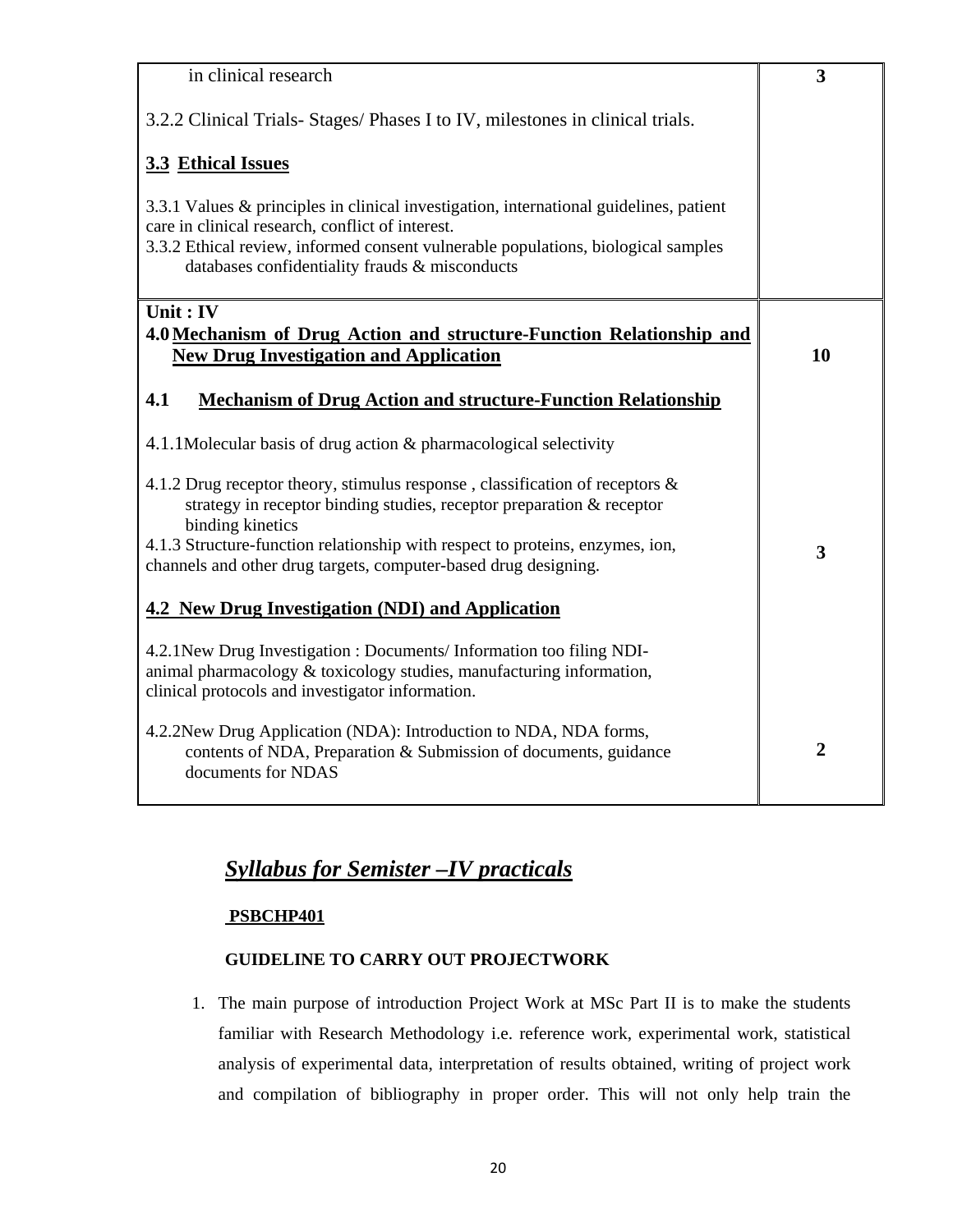inquisitive minds of the students, but also inspire them to take up research- oriented higher studies and career.

### 2. **Duration of Project work :-**

Development on the nature of the research problem and the infrastructure available in the respective Biochemistry Departments or Research Institutes or Industries, the duration of Project Work in recommended as follows:-

- a. 06 Months:- From May 01 to Oct 31 of the given calendar year (the project work will commence immediately after the conclusion of Semester II of MSc Part – I on April 30 of given academic year)
- b. 03Months:- From May 01 to July 31 or from mid- June to mid- September (either in summer vacation upto July 31 of Semester III or immediately after the commencement of Semester III in mid- June upto mid- September
- c. Entire Sem-III i.e. mid- June to Oct 31 depending on the first and the last working days of Sem III.
- 3. Each student shall complete a small research project during his/ her academic year of MSc Part- III However, the initial reference work can be started in MSc part- I and summer vacation to MSc Part-II

### 4. **Nature of Research Project:-**

The following will be considered as the Research Project.

- a. Experimental based involving laboratory analytical work, or
- b. Survey based Field work with statistical analysis of data collected, or
- c. Industrial training based provided that the candidate has undergone actual hands on training in instrumental analytical techniques.

#### 5. **Schedule for Submission of project Work:-**

- a. Experiment work or Field work or Industrial training must be completed by October 31.
- b. The duration of Diwali Vacation and the part of Sem IV upto December 31 shall be utilized for finalizing the written contents of the project work.
- c. The final copy of the project work (2 Copies) will have to submitted to the respective HOD by January 15 of Sem IV.
- 6. The project containing about 50-100 pages. Should be divided into the following parts:-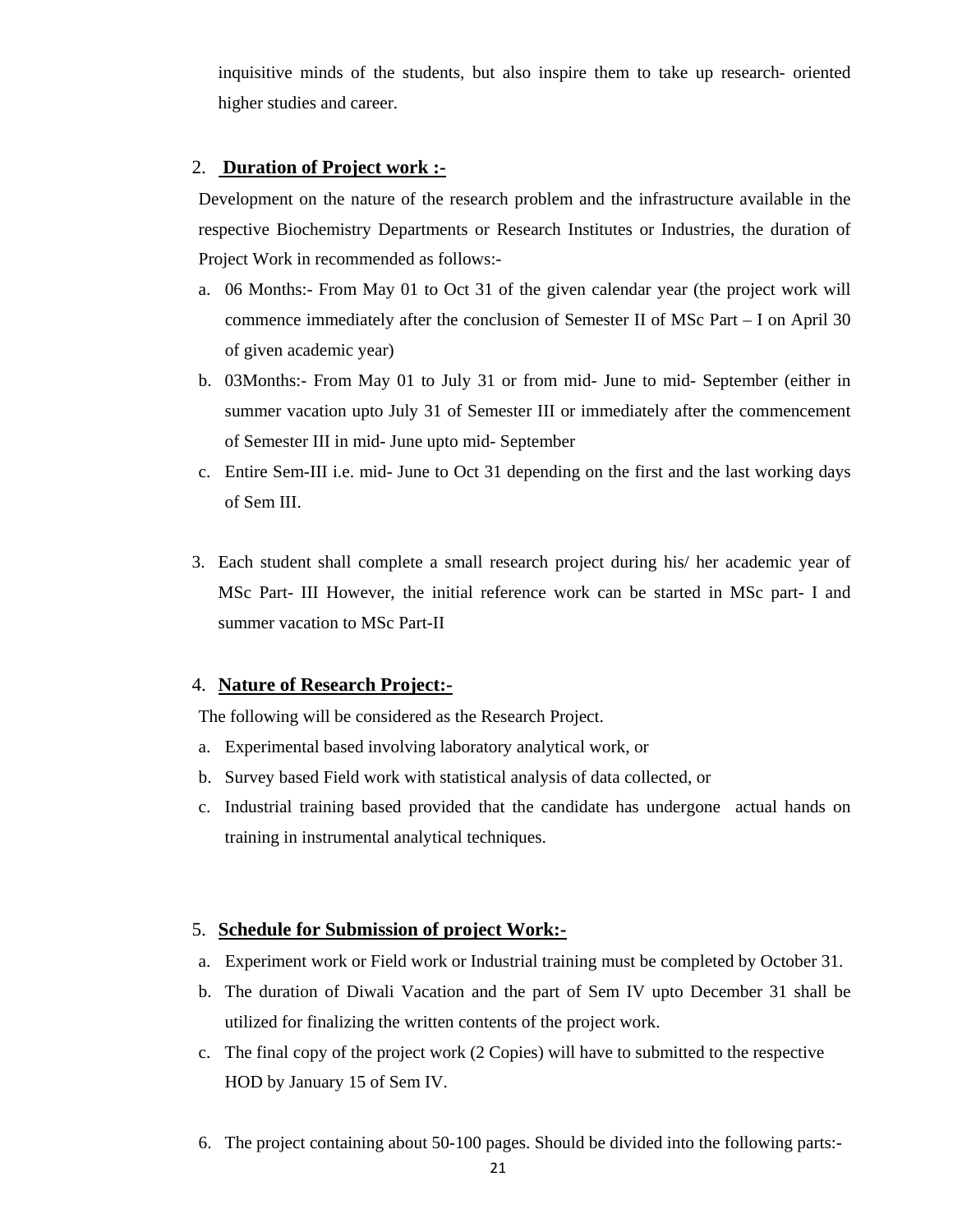- a. Certification of completion of Project Work from the HOD.
- b. Acknowledgement.
- c. Introduction
- d. Review of Related Literature
- e. Aims and Objectives
- f. Signification of research problems selected
- g. Plan of work
- h. Material and Methods
- i. Results
- j. Discussion
- k. Bibliography
- 7. The project should not be submitted at the time of University Practical Examination, as the same will be assessed internally.

## **GUIDELINE FOR THE INTERNAL ASSESMENT OF PROJECT WORK**

- 1. The practical 401 of Sem IV (Course Code No. PSBCHP 401) shall be exclusively devoted for the project
- 2. Each student will complete the project (2 copies) and get both the copies certified by the guiding teacher and the Head of Dept.(HOD) by January 15 of Sem IV.
- 3. One copy of the certified project will be submitted to the HOD; while the other copy will be retained by the students for his/ her personal record.
- 4. After the certification of the project, the HOD will invite a PG Recognized Teacher of Biochemistry Dept of any other College/ Institute/ Research centre for the assessment of Research Project.
- 5. The candidate is required to present the Research Project to the invited examiner followed by Viva- Voce examination based on the project work by the examiner.
- 6. The following Marking Scheme shall be considered while assessing the project work

| Particular   |                                       | <b>Marks</b> |
|--------------|---------------------------------------|--------------|
| a)           | Project Work (Contents Submitted in   | 30           |
|              | the bound form)                       |              |
| $\mathbf{b}$ | Presentation of Project Work to       | 10           |
|              | Examiner                              |              |
| $\mathbf{C}$ | Viva- voce Exam based in Project Work | 10           |
|              |                                       |              |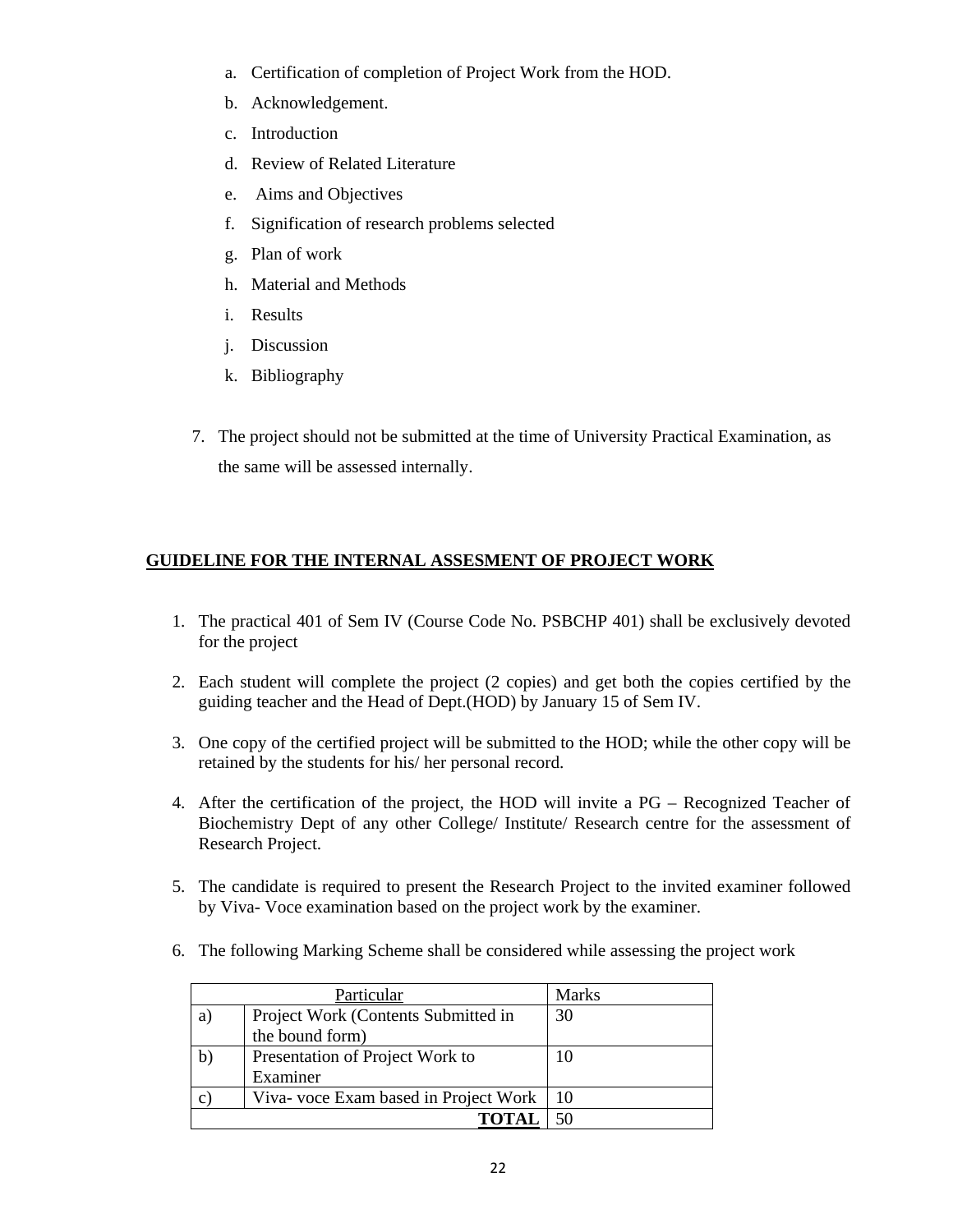## *Syllabus for Semister –IV practicals*

## **Practical PSBCHP402- Advanced Immunology**

- 1. Serological tests- Rheumatoid arthritis factor, c- reactive protein, vidal, VDRL, Pregnancy test
- 2. Demonstration experiments RIA, ELISA and Immunodiffusion.

### **PSBCHP403: Organ Function Test**

- 1. Liver Function Tests: Estimation of serum ALT, AST, Total & Direct Billirubin, Alkaline Phosphatase. Estimation of serum Total Proteins, Albumin & determination of A/G ratio.
- 2. Lipid Profile: Estimation of serum Total cholesterol, Estimation of HDL, Estimation of Triglycerides, Estimation of LDL by calculation.
- 3. Estimation of serum Acid Phosphatase. Estimation of serum Electrolytes. (Na & K).
- 4. Demonstration Experiments: Estimation of Serum Glycosylated Haemoglobin Separation of LDH lsoenzymes Arterial Blood Gas Analysis

### **PSBCHO 404**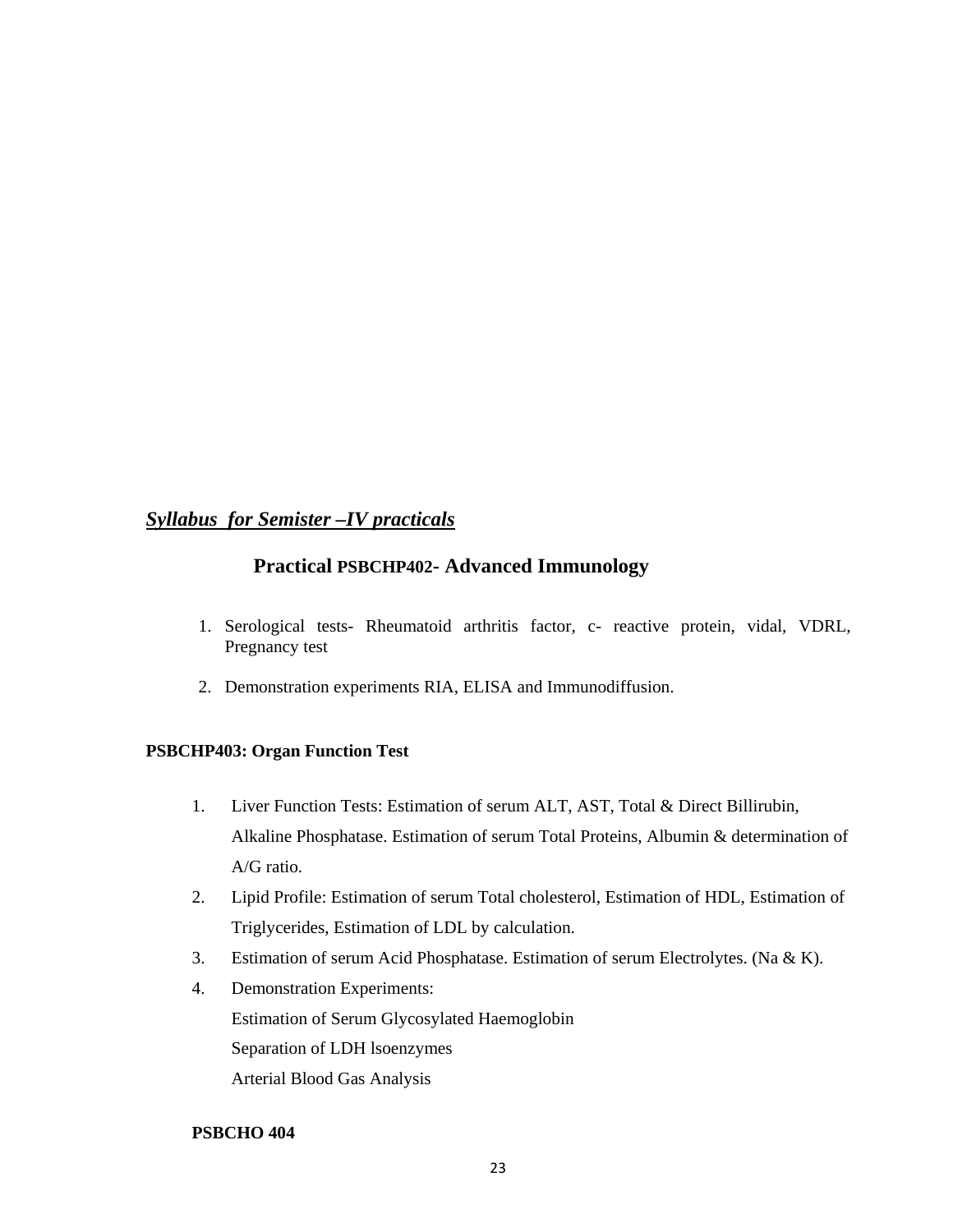- 3. Tests of body fluids: CSF for Protein, Glucose, Chloride
- 4. Preparation of Aspirin from salicylic acid
- 5. Estimation of Aspirin

### **Suggested Readings for paper 301 and 401 and Practical 301 and 401 :**

- 1. Lewin Benjamin, Genes (Latest edition) Oxford Univ. Press
- 2. Jha A.P. Genes and Evolution 1993, Macmillan, Delhi.
- 3. Williamson Robert, Genetic Engineering I, Academic Press
- 4. Williamson Robert, Genetic Engineering 2, Academic Pres
- 5. Fisher R.A. Genetic Theory of Natural Selection, RESTE, New Delhi.
- 6. MitraSnadhya, Genetic Engineering: Principles and Practice, Macmillan India Pvt. Ltd.
- 7. Sang J. H, Genetics, 1984, Longman, London, 1984.
- 8. Hayes, William, Genetics of Bacteria and Viruses, CBS Publisher, New Delhi.
- 9. Bain Bridge Brian W, Genetics of Microbes, 1980, Blackie and Son, London

**10.** Winchester A.M. Genetics: A Survey of Principles of Heredity, Oxford IBH Public Co.

### **Suggested Readings for paper 302 and 402 and Practical 302 and 402 :**

- 1. Weir D.M., immunology,  $5<sup>th</sup>$  ed., ELBS and Churchill Livingston.
- 2. Chakravarthy A.K. Immunology, Tata McGraw Hill, New Delhi.
- 3. Callaghan Richard B. Immunology, Academic Press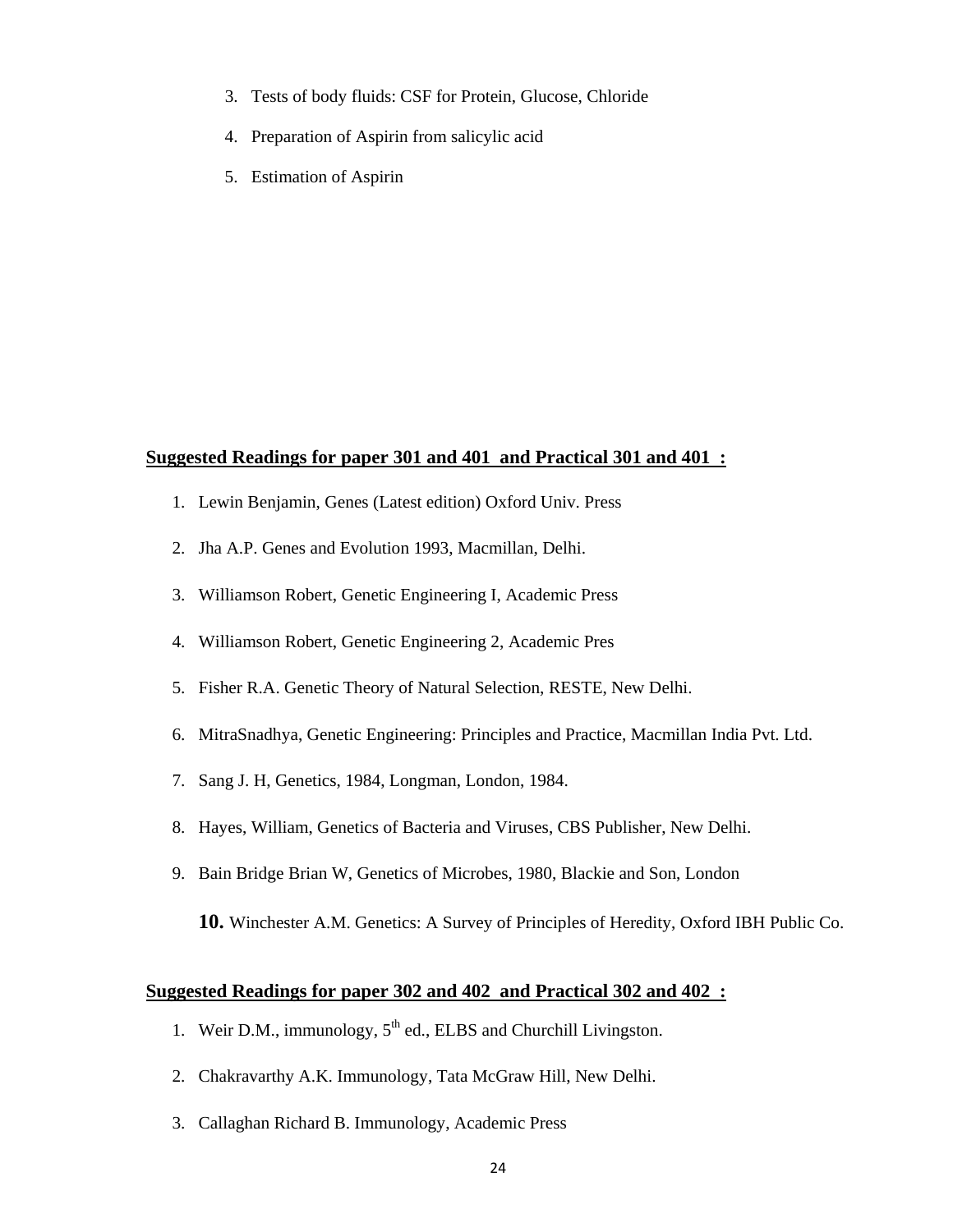- 4. Weir D.M., Immunology: Student's Notes, ELBS- Oxford.
- 5. Bowry T.R., Immunology Simplified,  $2<sup>nd</sup> Ed$ ., ELBS and Oxford.
- 6. Ivan, Immunology Method Manual, Vol. 4 1997, Academic Press, Sani Diego.
- 7. Roitt Ivan and others, Immunology,  $6<sup>th</sup>$  Ed., Mosby, Edinburg.
- 8. Kuby, Janis, Immunology. 3rd Ed., 1997, W.H. Freeman Co.
- 9. Hood Leroy E., Immunology,  $2<sup>nd</sup> Ed.$ , 1976, Benjamin Cummings Publication
- 10. Topley Wilson, Topley and Wilson's Principle of Bacteriology, Virology and immunity Edward Arnold Ltd., London

### **Suggested Readings for paper 303 and 403 and Practical 303 and 403 :**

- 1. Greenberg David M Metabolic Pathways. Vols 2 and 3,  $3<sup>rd</sup>$  editions. Academic Press, New York
- 2. Henry Richard et al Clinical Chemistry, Principles and Techniques,  $2^{nd}$  edition, Harper and Row, New York
- 3. Kamal SH Clinical Biochemistry for Medical Technologies, Churchill Livingston, London
- 4. Todd et al Clinical Diagnosis and Management,  $17<sup>th</sup>$  edition, WB Saunders, Philadelphia
- 5. Stokes Joan et al Clinical Microbiology, Edward Arnold, London
- 6. Gill CV Short cases in clinical biochemistry, Churchill Livingston, Edinburgh, 1984
- 7. RaoRanganathan Text book of biochemistry  $3^{rd}$  edition, Prentice Hall, New Delhi
- 8. Rodrigues Fred K Carbohydrate chemistry with clinical correlations, New Age International, New Delhi
- 9. BayensDominiezak Medical biochemistry, Mosby Publishers, Harcourt, 1999

### **Suggested Readings for paper 304 and 404 and Practical 304 and 404 :**

- 1. Anderson I et al. Nutrition in Health and Disease,  $17<sup>th</sup>$  ed., 1982, J.B. Lippincott Co.,
- 2. Anita F.P., Clinical Dietetics and Nutrition's, 4<sup>th</sup> ed., 1997 Oxford University Press, New Delhi.
- 3. Bennion H., Clinical Nutrition, 1979, Harper Row, New York.
- 4. Carolyn E., et al, Nutrition and Diet Therapy,  $7<sup>th</sup>$  Ed., 2000, Delmer Publishers
- 5. Gopalan C et al, Dietary Allowances for Indians, NIH, Hyderbad.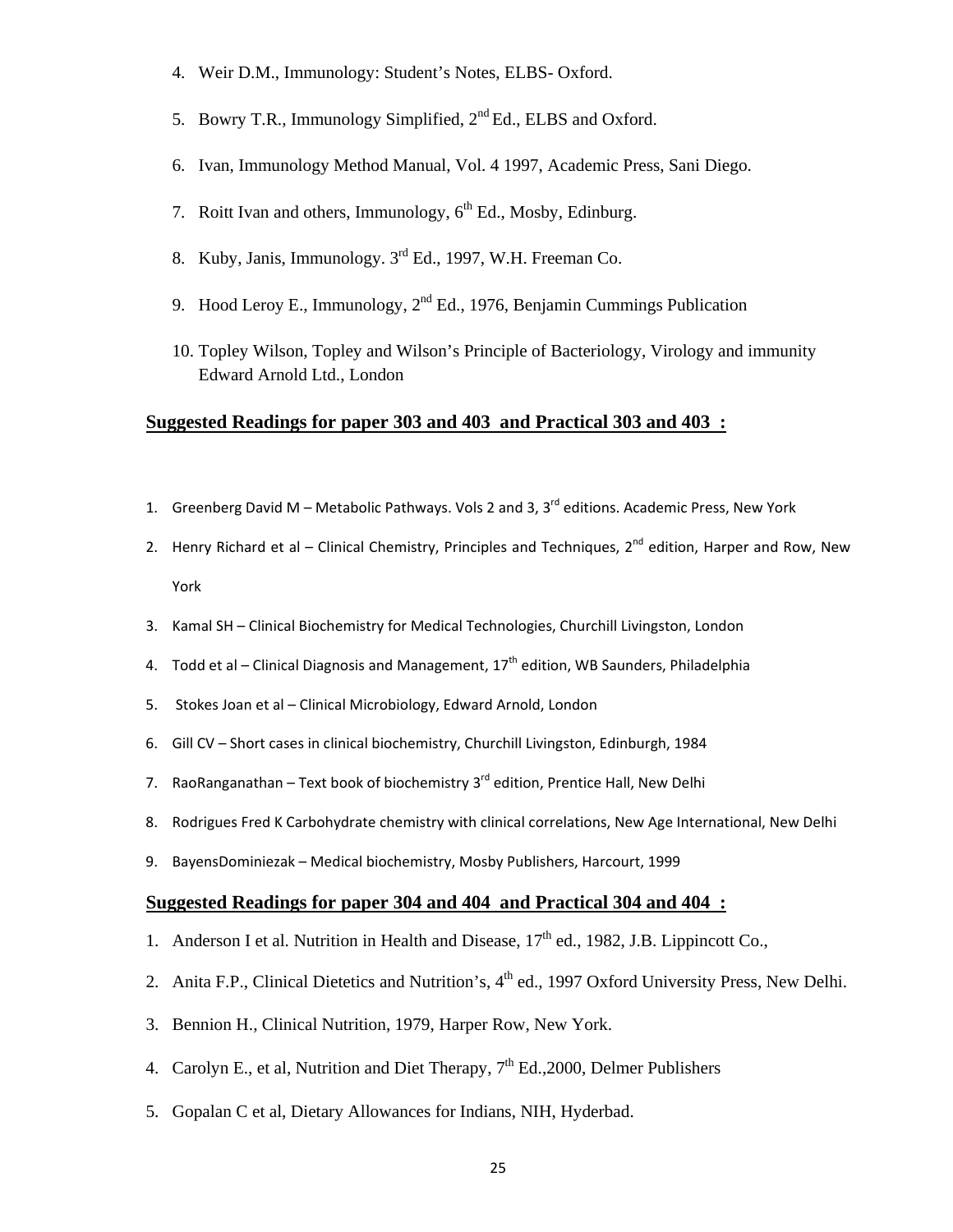- 6. Gopalan C et al, Nutritive Value of Indian Foods, 1988, NIH, Hyderabad.
- 7. Halpern S.L., Quick reference to Clinical nutrition, 2<sup>nd</sup> Ed., 1987, J.B. Lippincott Co.
- 8. Kinney J.M. et.al, Nutrition and Metabolism in Patient Care, 19<sup>th</sup> ed., 1999, W.B. Saunders and Co.
- 9. Pike R.L. and Brown M.L., Nutrition: An Integrated Approach, 1987, John Wiley and Sons.
- 10. Robinson C.et al, Normal and Therapeutic Nutrition,  $16^{th}$  Ed., 1982, Macmillan Publishing Co.
- 11. Shils M.E.et al, Modern Nutrition in Health and Disease, 1998, Lea and Febiger, Philadelphia.
- 12. Swaminathan M., Essentials of food and Nutrition, 2<sup>nd</sup> Ed., 1985, Ganesh and Co.
- 13. Williams S., Nutrition and Diet Therapy,  $4<sup>th</sup>$  Ed., The C.V. Mosby Co., Missouri.
- 14. Essentials of Pharmacotherapeutics, 3<sup>rd</sup> Ed., By F.S.K.Barar, S chand& Company Ltd. 2005.
- 15. Pharmaceutical chemistry, G Melentyeva L LAntonova Mir Publishers, Moscow
- 16. Chemical Pharmacology, R B Barlow, 2<sup>nd</sup> Ed, Methven and CO. New Fetters Lane
- 17. Medicinal Chemistry, Vol I,  $3<sup>rd</sup>$  Ed, Alfred Burga, Wiley Inter sciences
- 18. Textbook of paramedical chemistry, JayshreeGhosh, S chand and company, New Delhi
- 19. Pharmacology, B Suresh,  $1<sup>st</sup> Ed$ . Shanti, Publication.

## **Scheme of Theory examination Mc. (Sem I TO SemIV)**

- 1) Each theory paper shall carry 60 marks
- 2) Each theory paper shall be 2 1/2 hours duration
- 3) Each theory paper shall contain 05 questions of 12 marks each as follows:-
	- Q I : Based on Unit I
	- Q II : Based on Unit II
	- Q III : Based on Unit III
	- Q IV : Based on Unit IV
	- Q V : Based on Unit I to Unit IV
- **4)** Marking system for **Questions I to IV**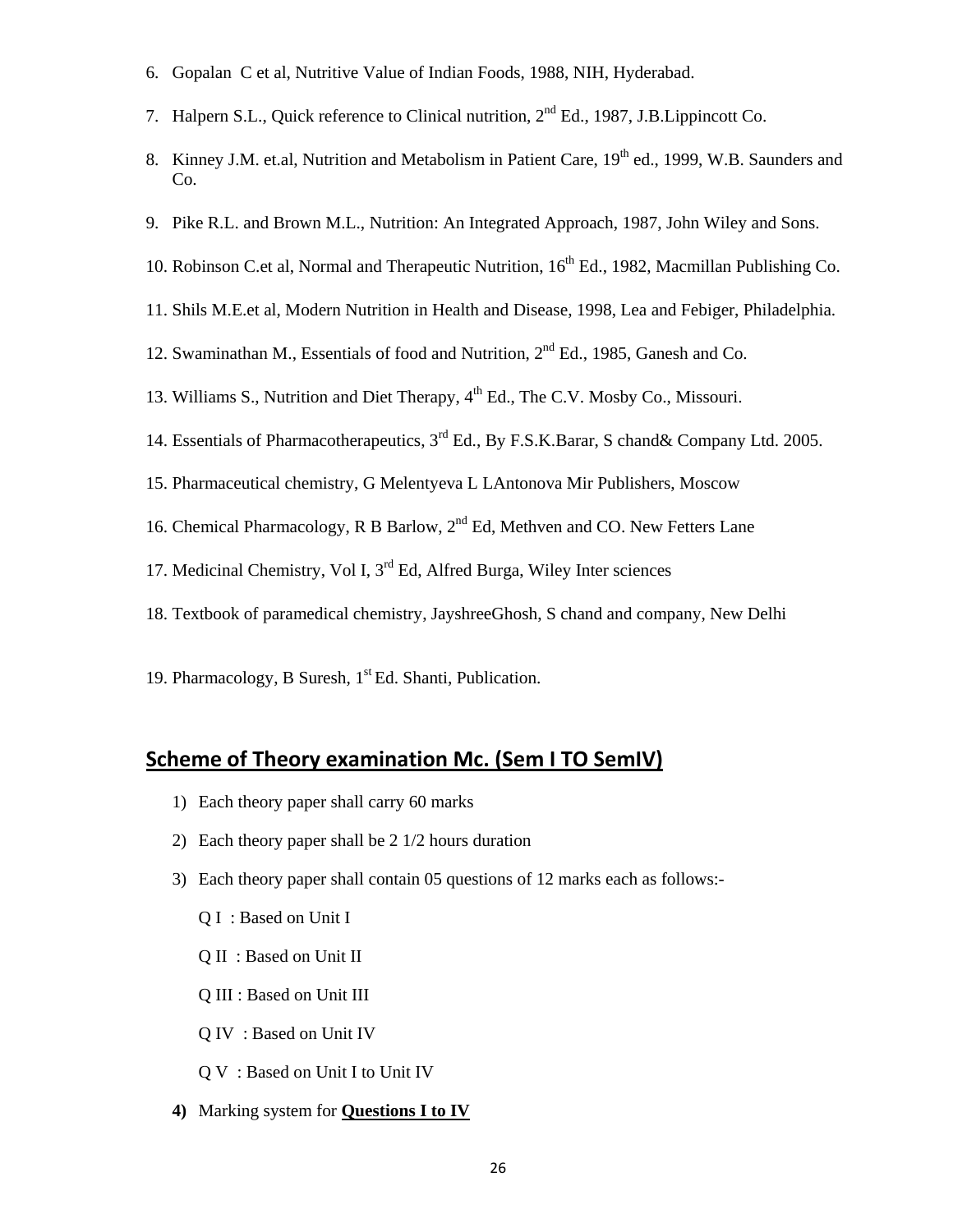Sub Q A : Attempt any one out of two ------- 02 marks each

Sub Q B : Attempt any one out of two ------- 04 marks each

Sub Q C : Attempt any one out of two ------- 06 marks each

Sub Qs B & C may be further sub-divided into 2 marks  $x$  2 and 3 marks  $x$  2 if necessary.

**5)** Marking system for **Questions V** 

Q no V shall contain 08 sub-questions i.e

Two sub questions based on each of the units I to IV.

Each sub question shall carry 03 marks.

Sub Q (a) and Sub Q (b) : Based on Unit I

Sub  $Q(c)$  and Sub  $Q(d)$  : Based on Unit II

Sub Q (e) and Sub Q (f) : Based on Unit III

Sub  $Q$  (g) and Sub  $Q$  (h) : Based on Unit IV

Student shall attempt one sub question (a) **OR** (b) and(c) **OR** (d)and (e) **OR** (f)and (g)

**OR** (h). Thus a student shall attempt a total of 04 sub questions carrying 03 marks each from Q No V.

## **Scheme of Practical Examination at MSc Part I and MSC Part II (Semi I to IV)[Except for Practical Exam for PS BCH P 401]**

- 1) Each practical (PS BCH P 101 to PS BCH P 404) shall carry 50 Marks.
- 2) Distribution of 50 Marks shall be as follow:- (Except PS BCH P 401]

#### **ExperimentsMarks**

| a) Any Two Experiments |    | 40 |
|------------------------|----|----|
| (20 Marks each)        |    |    |
| b) Certified Journal   | 05 |    |
| c) Viva-voce Exam      |    | 05 |
| <b>TOTAL50</b>         |    |    |

#### 3) **Duration of University Practical Examination**

A) For PS BCH P 101, 102, 103, 104, 201, 202, 203, 204, 301, 303, 304.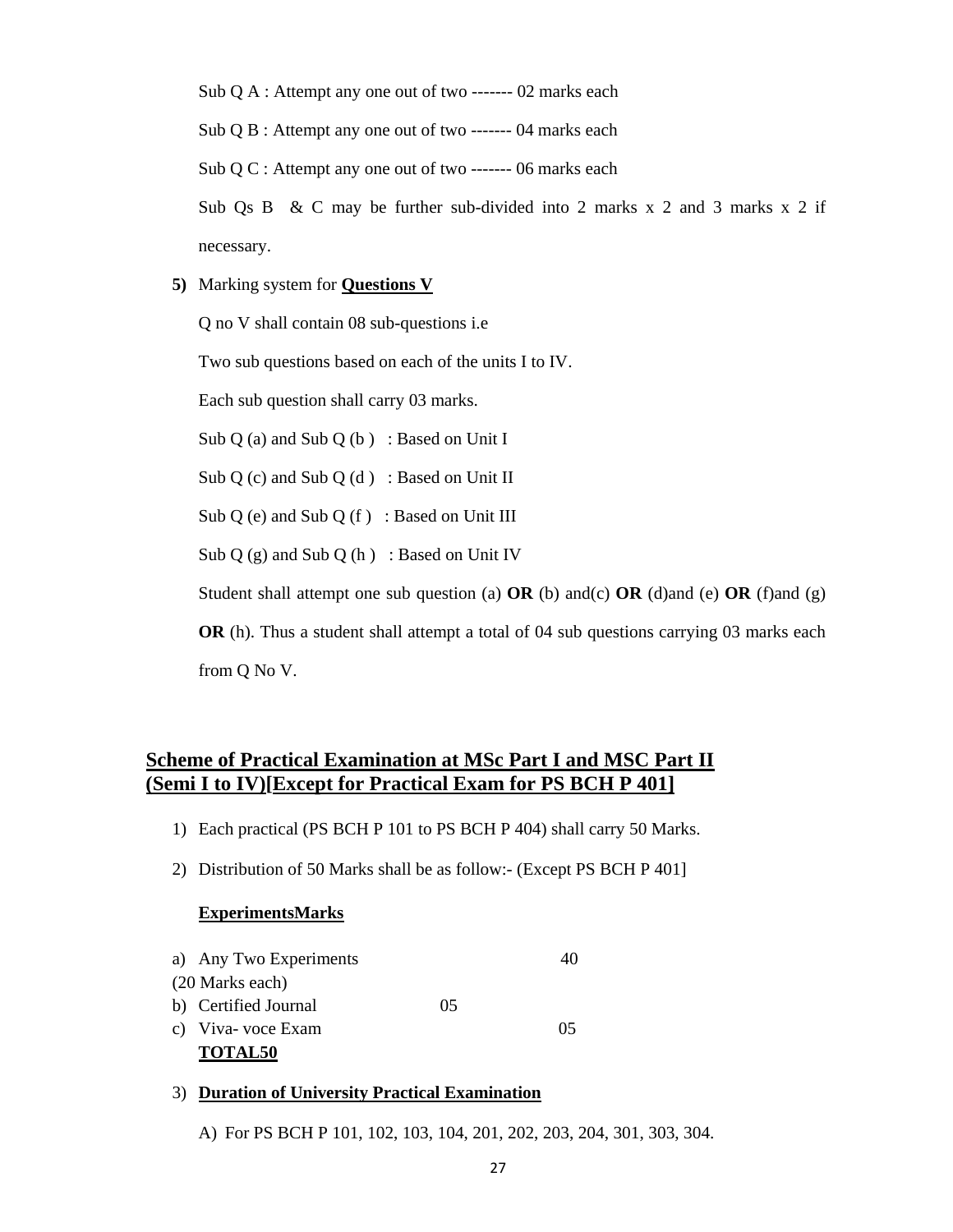- a) Two days with 2 Sessions on each day i.e. Total 4 Sessions.
- b) Each Sessions shall be of 3 ½ Hours.
- c) Morning Session: 09.00 am to 12:30 pm Afternoon Session: 01:00 pm to 04:30 pm

#### d) **DAYSESSIONPRACTICALS**

| 1 <sup>st</sup> | Morning   | PS BCH P 101 or 201 or 301 |
|-----------------|-----------|----------------------------|
| 1 <sup>st</sup> | Afternoon | PS BCH P 102 or 202 or 302 |
| $2^{nd}$        | Morning   | PS BCH P 103 or 203 or 303 |
| $2^{nd}$        | Afternoon | PS BCH P 104 or 204 or 304 |

### B) **For PS BCH P 401:**

Project Work carrying 50 Marks to be evaluated internally in Feb/ Mar of Sem

IV as per the guidelines included in the syllabus.

#### C) **For PS BCH P 402, 403 & 404:**

a) Only 03 Sessions spread over 1 ½ days as given below:-

| b) DAY                    | <b>SESSION</b>       | <b>PRACTICALS</b> |
|---------------------------|----------------------|-------------------|
| $1$ St                    | Morning PS BCH P 402 |                   |
| 1 <sup>st</sup> Afternoon | <b>PS BCH P 403</b>  |                   |
| $2^{nd}$ Morning          | PS BCH P 404         |                   |

4) Students are required to submit the "Certified Journals" at the time of University Practical Examination.

## **Revised**

### **M.Sc. Semester I Practical**

#### **PSBHP101**:-

### **Colorimetry, Volumetry, Enzymology, Buffers and Microscopy**

- 1. Estimation of proteins by Bradford and Folinlowry method.
- 2. Amino Acids by Ninhydrin method.
- 3. Estimation of percentage of purity of starch from starch hydrolysate by Willstatter's method.
- 4. Amylase (km, optimum PH, optimum temperature from sweet potatoes.
- 5. Pka Values of Alanine or Glycine by Titration curve.
- 6. Demonstration Expts.
	- a) Gram staining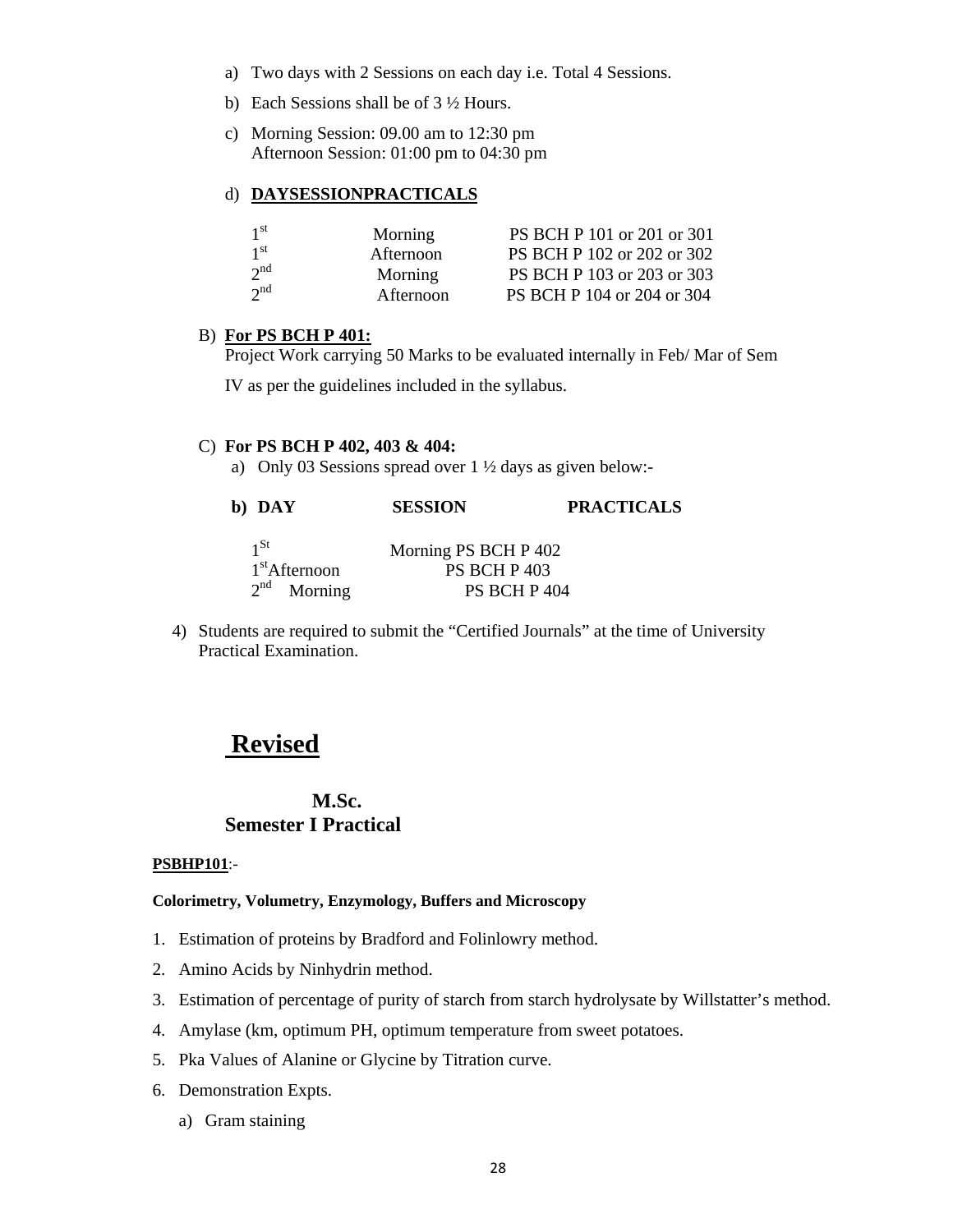- b) Spores staining
- c) Capsule Staining
- d) Acid Fast Staining

### **PSBCHP102**

### **Biochemical/ Clinical Analysis**

- 1. Estimation of plasma glucose by GOD-POD method.
- 2. Estimation of serum calcium by clark and collip method/ Trinder's method.
- 3. Estimation of serum iron by Dipyridyl method
- 4. Estimation of serum phosphorus by fiskesubbarow method.

### **PSBCHP103**

### **Isolation, Preparation, Extraction calculation of percentage yield and confirm to test.**

- 1. Extraction of casein from milk.
- 2. Extraction of albumins and globulins from egg white.
- 3. Extraction of proteins from germinating seeds.
- 4. Estimation of sodium benzoate from jam/jelly.

### **PSBCHP104**

### **Research Methodology and Biostatistics.**

- 1. Preparation of research proposal for minor/ major research projects to be submitted to the funding agencies.
- 2. Review of Research work being carried out of any 5 national or International Research center or Institute.
- 3. One numerical problem each on
	- a) Measurement of central tendency (Mean, Median, Mode)

### 1) **P 101, P102, P103, & P104 to be introduced from the sem of 2013-14.**

## **Practical Semester II**

### **PSBBCHP201**

**Chromatography and Electrophoresis Techniques**